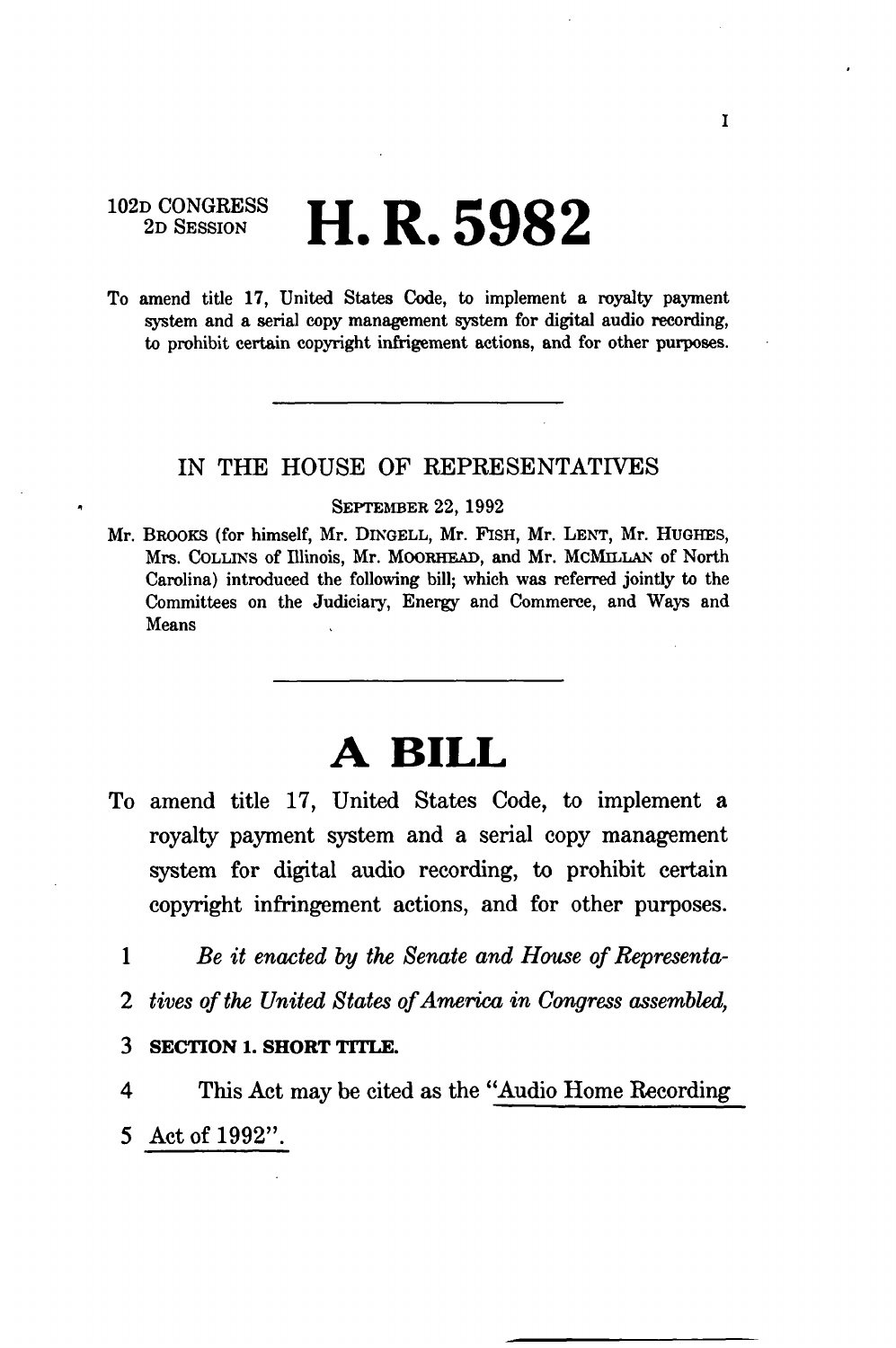# **1 SEC. 2. IMPORTATION, MANUFACTURE, AND DISTRIBUTION 2 OF DIGITAL AUDIO RECORDING DEVICES 3 AND MEDIA.**

4 Title 17, United States Code, is amended by adding 5 at the end the following:

# 6 **"CHAPTER 10—DIGITAL AUDIO RECORDING 7 DEVICES AND MEDIA**

### "SUBCHAPTER A—DEFINITIONS

"Sec.

"1001. Definitions.

### "SUBCHAPTER B—COPYING CONTROLS

"1002. Incorporation of copying controls.

### "SUBCHAPTER C—ROYALTY PAYMENTS

"1003. Obligation to make royalty payments.

"1004. Royalty payments.

"1005. Deposit of royalty payments and deduction of expenses.

"1006. Entitlement to royalty payments.

"1007. Procedures for distributing royalty payments.

### "SUBCHAPTER D-PROHIBITION ON CERTAIN INFRINGEMENT ACTIONS, REMEDIES, AND ARBITRATION

"1008. Prohibition on certain infringement actions.

"1009. Civil remedies.

"1010. Arbitration of certain disputes.

## 8 "SUBCHAPTER A—DEFINITIONS

#### 9 <sup>a</sup>§ **1001. Definitions**

**10** "As used in this chapter, the following terms have

11 the following meanings:

 $12$  "(1) A 'digital audio copied recording' is a re-

13 production in a digital recording format of a digital

14 musical recording, whether that reproduction is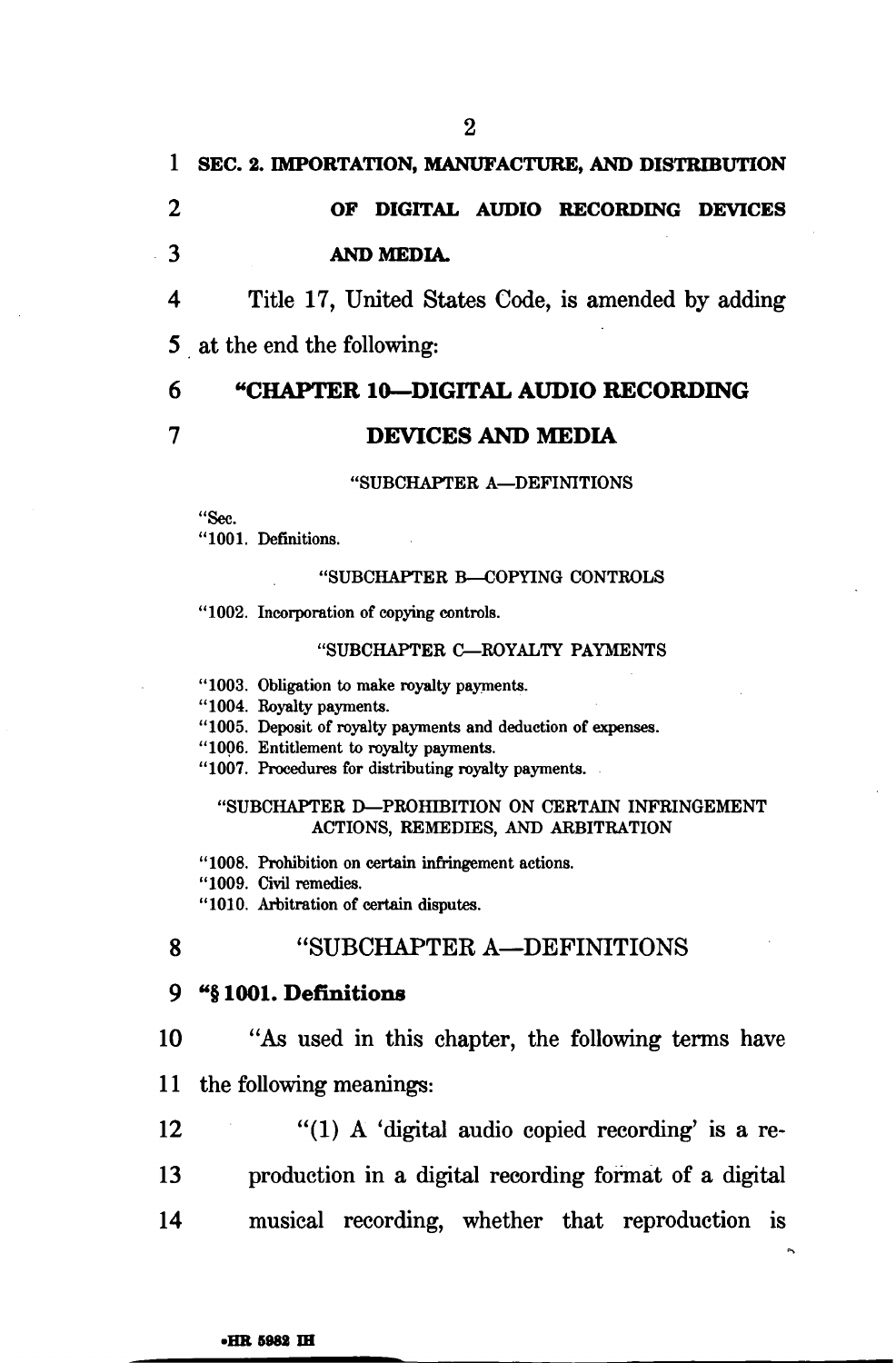1 made directly from another digital musical recording 2 or indirectly from a transmission.

3 "(2) A 'digital audio interface device' is any 4 machine or device that is designed specifically to 5 communicate digital audio information and related 6 interface data to a digital audio recording device 7 through a nonprofessional interface.

8 "(3) A 'digital audio recording device' is any 9 machine or device of a type commonly distributed to 10 individuals for use by individuals, whether or not in-11 eluded with or as part of some other machine or de-12 vice, the digital recording function of which is de-13 signed or marketed for the primary purpose of, and 14 that is capable of, making a digital audio copied re-15 cording for private use, except for—

16 "(A) professional model products, and

17 "(B) dictation machines, answering ma-18 chines, and other audio recording equipment 19 that is designed and marketed primarily for the 20 creation of sound recordings resulting from the 21 fixation of nonmusical sounds.

22  $\frac{4}{4}(A)$  A 'digital audio recording medium' is 23 any material object in a form commonly distributed 24 for use by individuals, that is primarily marketed or 25 most commonly used by consumers for the purpose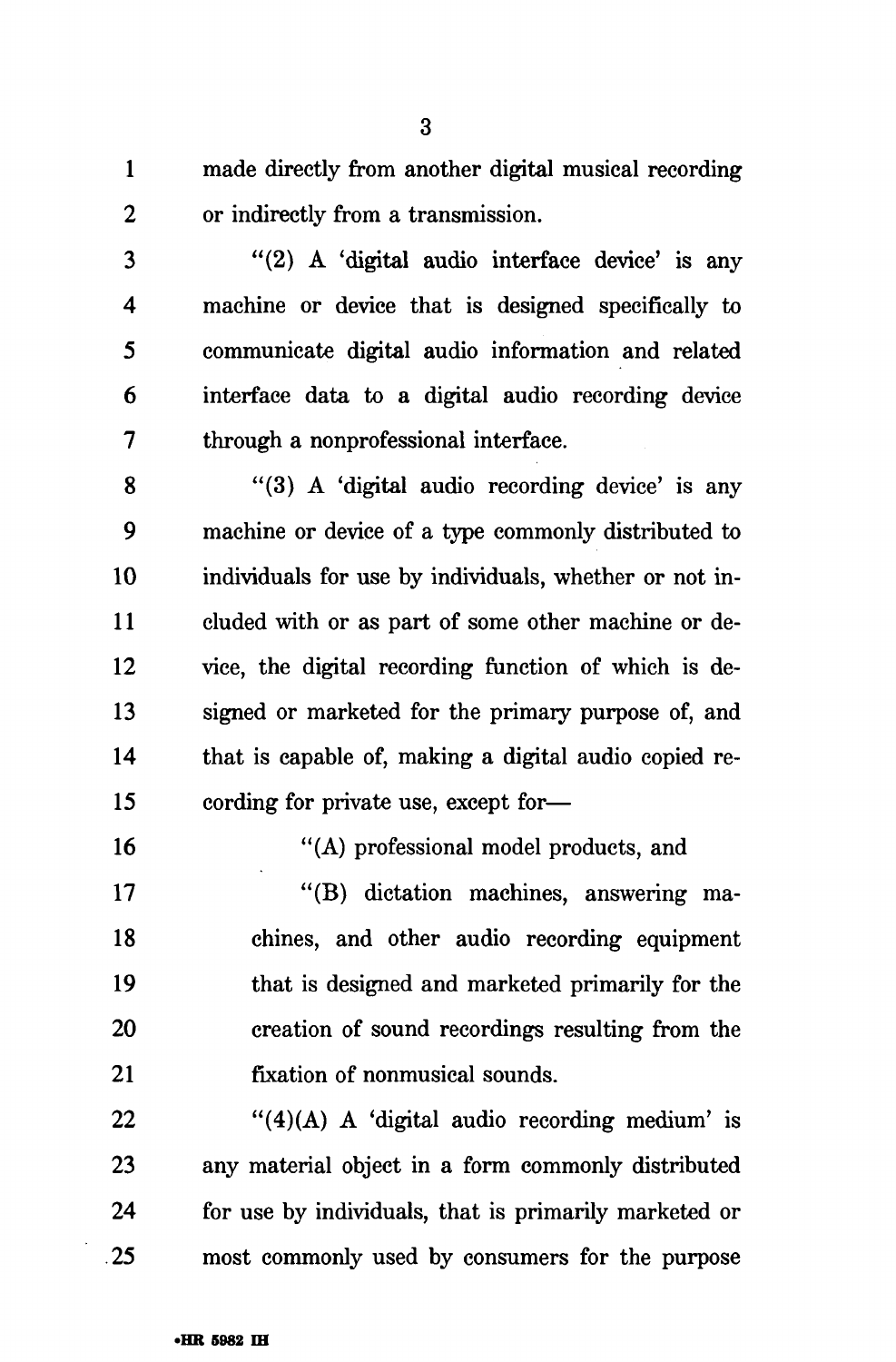| $\mathbf{1}$     | of making digital audio copied recordings by use of     |
|------------------|---------------------------------------------------------|
| $\boldsymbol{2}$ | a digital audio recording device.                       |
| 3                | "(B) Such term does not include any material            |
| 4                | object—                                                 |
| 5                | "(i) that embodies a sound recording at                 |
| 6                | the time it is first distributed by the importer        |
| $\overline{7}$   | or manufacturer; or                                     |
| 8                | "(ii) that is primarily marketed and most               |
| 9                | commonly used by consumers either for the               |
| 10               | purpose of making copies of motion pictures or          |
| 11               | other audiovisual works or for the purpose of           |
| 12               | making copies of nonmusical literary works, in-         |
| 13               | cluding computer programs or data bases.                |
| 14               | $\cdot$ (5)(A) A 'digital musical recording' is a mate- |
| 15               | rial object-                                            |
| 16               | "(i) in which are fixed, in a digital record-           |
| 17               | ing format, only sounds, and material, state-           |
| 18               | ments, or instructions incidental to those fixed        |
| 19               | sounds, if any, and                                     |
| <b>20</b>        | "(ii) from which the sounds and material                |
| 21               | can be perceived, reproduced, or otherwise com-         |
| 22               | municated, either directly or with the aid of a         |
| 23               | machine or device.                                      |
| 24               | "(B) A 'digital musical recording' does not in-         |
| 25               | clude a material object—                                |

 $\sim$ 

J.

 $\bar{\mathcal{A}}$ 

 $\hat{\boldsymbol{\beta}}$ 

 $\mathcal{A}$ 

 $\bar{z}$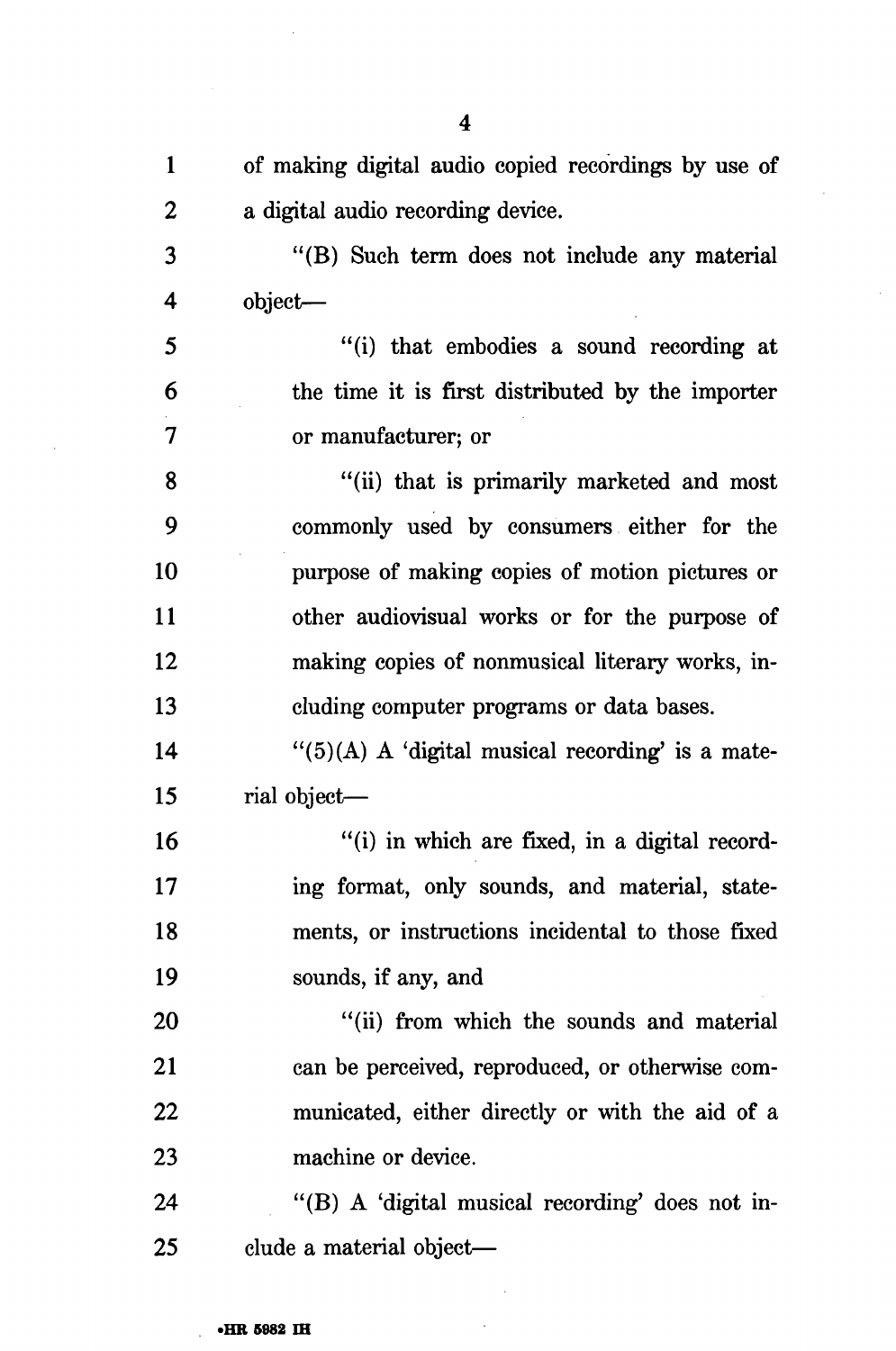1 "(i) in which the fixed sounds consist en-2 tirely of spoken word recordings, or

3 "(ii) in which one or more computer pro-4 grams are fixed, except that a digital musical 5 recording may contain statements or instruc-6 tions constituting the fixed sounds and inciden-7 tal material, and statements or instructions to 8 be used directly or indirectly in order to bring 9 about the perception, reproduction, or commu-10 nication of the fixed sounds and incidental ma-11 terial.

12 "(C) For purposes of this paragraph—

13 "(i) a 'spoken word recording' is a sound 14 recording in which are fixed only a series of 15 spoken words, except that the spoken words 16 may be accompanied by incidental musical or 17 other sounds, and

18 "(ii) the term 'incidental' means related to 19 and relatively minor by comparison.

20 "(6) 'Distribute' means to sell, lease, or assign 21 a product to consumers in the United States, or to 22 sell, lease, or assign a product in the United States 23 for ultimate transfer to consumers in the United 24 States.

25 "(7) An 'interested copyright party' is—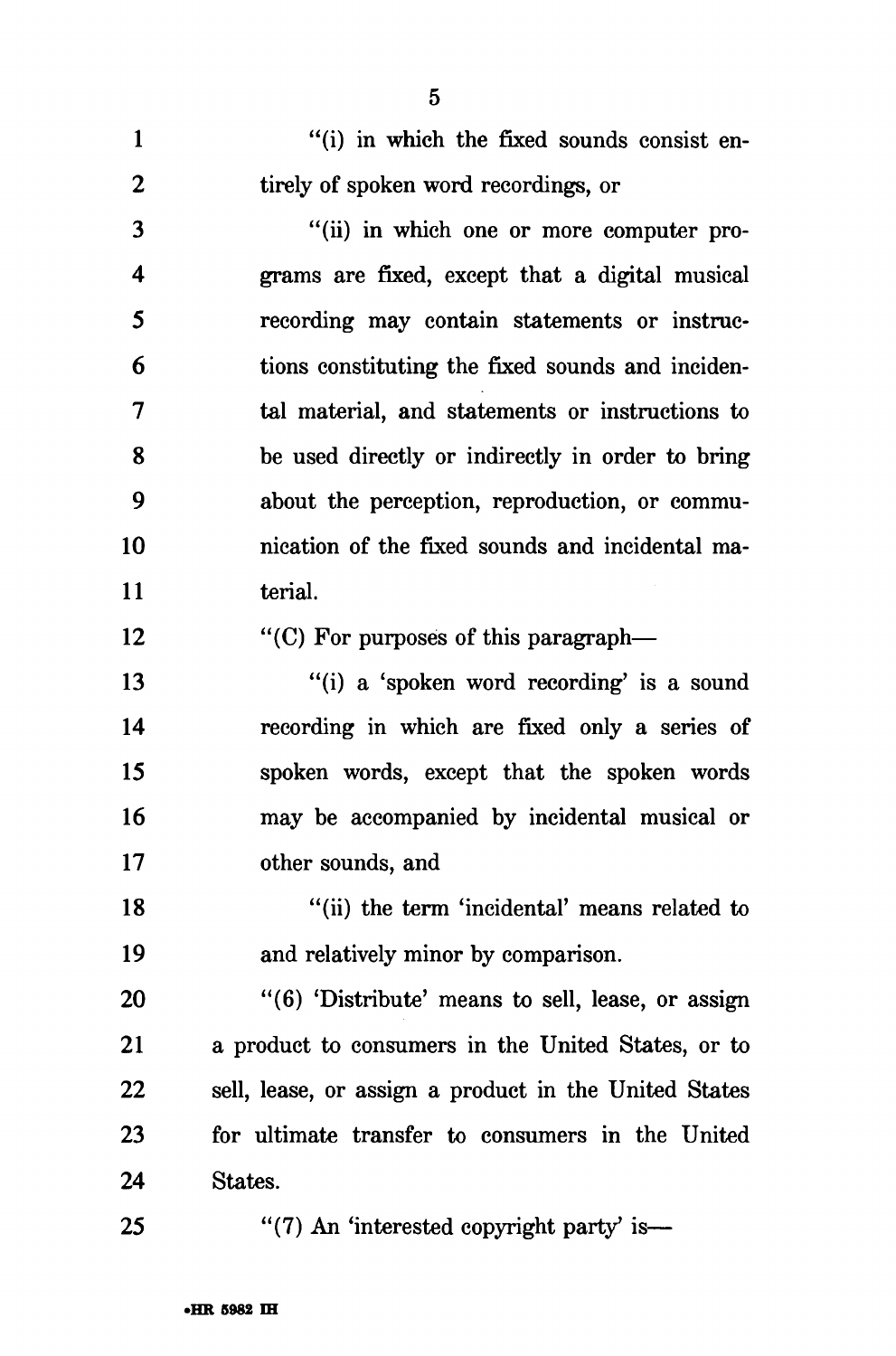| $\mathbf{1}$     | "(A) the owner of the exclusive right under         |
|------------------|-----------------------------------------------------|
| $\boldsymbol{2}$ | section $106(1)$ of this title to reproduce a sound |
| 3                | recording of a musical work that has been em-       |
| 4                | bodied in a digital musical recording or analog     |
| 5                | musical recording lawfully made under this title    |
| 6                | that has been distributed;                          |
| $\overline{7}$   | "(B) the legal or beneficial owner of, or           |
| 8                | the person that controls, the right to reproduce    |
| 9                | in a digital musical recording or analog musical    |
| 10               | recording a musical work that has been em-          |
| <b>11</b>        | bodied in a digital musical recording or analog     |
| 12               | musical recording lawfully made under this title    |
| 13               | that has been distributed;                          |
| 14               | "(C) a featured recording artist who per-           |
| 15               | forms on a sound recording that has been dis-       |
| 16               | tributed; or                                        |
| 17               | $\lq (D)$<br>any association<br>other<br>or         |
| 18               | organization-                                       |
| 19               | "(i) representing persons specified in              |
| 20               | subparagraph $(A)$ , $(B)$ , or $(C)$ , or<br>P.    |
| 21               | "(ii) engaged in licensing rights in                |
| 22               | musical works to music users on behalf of           |
| 23               | writers and publishers.                             |

6

 $\overline{\phantom{a}}$ 

 $\cdot$ 

 $\sim$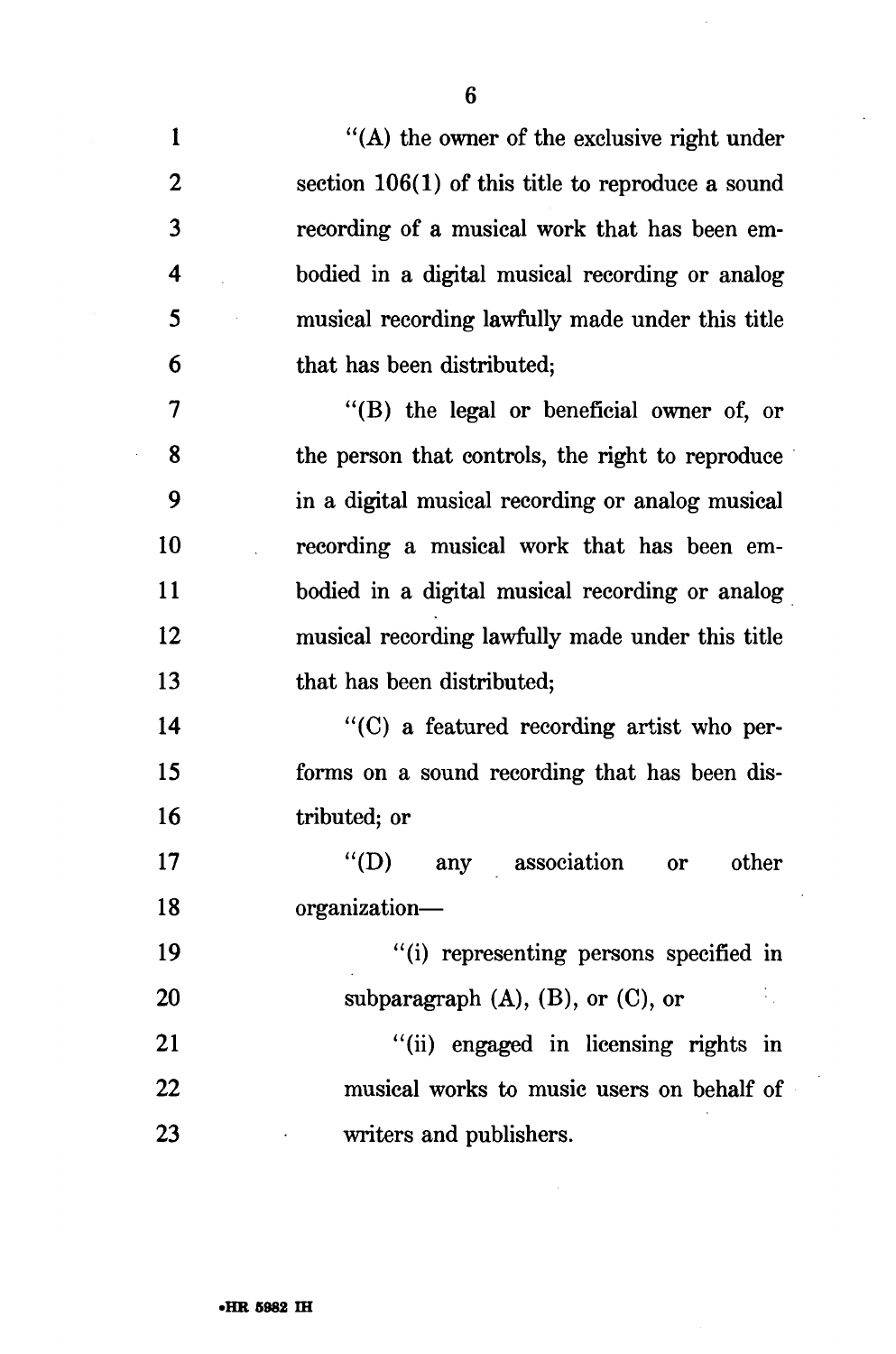1 "(8) To 'manufacture' means to produce or as-2 semble a product in the United States. A 'manufac-3 turer' is a person who manufactures.

4 "(9) A 'music publisher' is a person that is au-5 thorized to license the reproduction of a particular 6 musical work in a sound recording.

7 "(10) A 'professional model product' is an 8 audio recording device that is designed, manufac-9 tured, marketed, and intended for use by recording 10 professionals in the ordinary course of a lawful busi-11 ness, in accordance with such requirements as the 12 Secretary of Commerce shall establish by regulation.

13 "(11) The term 'serial copying' means the du-14 plication in a digital format of a copyrighted musical 15 work or sound recording from a digital reproduction 16 of a digital musical recording. The term 'digital re-17 production of a digital musical recording' does not 18 include a digital musical recording as distributed, by 19 authority of the copyright owner, for ultimate sale to 20 consumers.

21 "(12) The 'transfer price' of a digital audio re-22 cording device or a digital audio recording 23 medium—

24 "(A) is, subject to subparagraph  $(B)$ —

7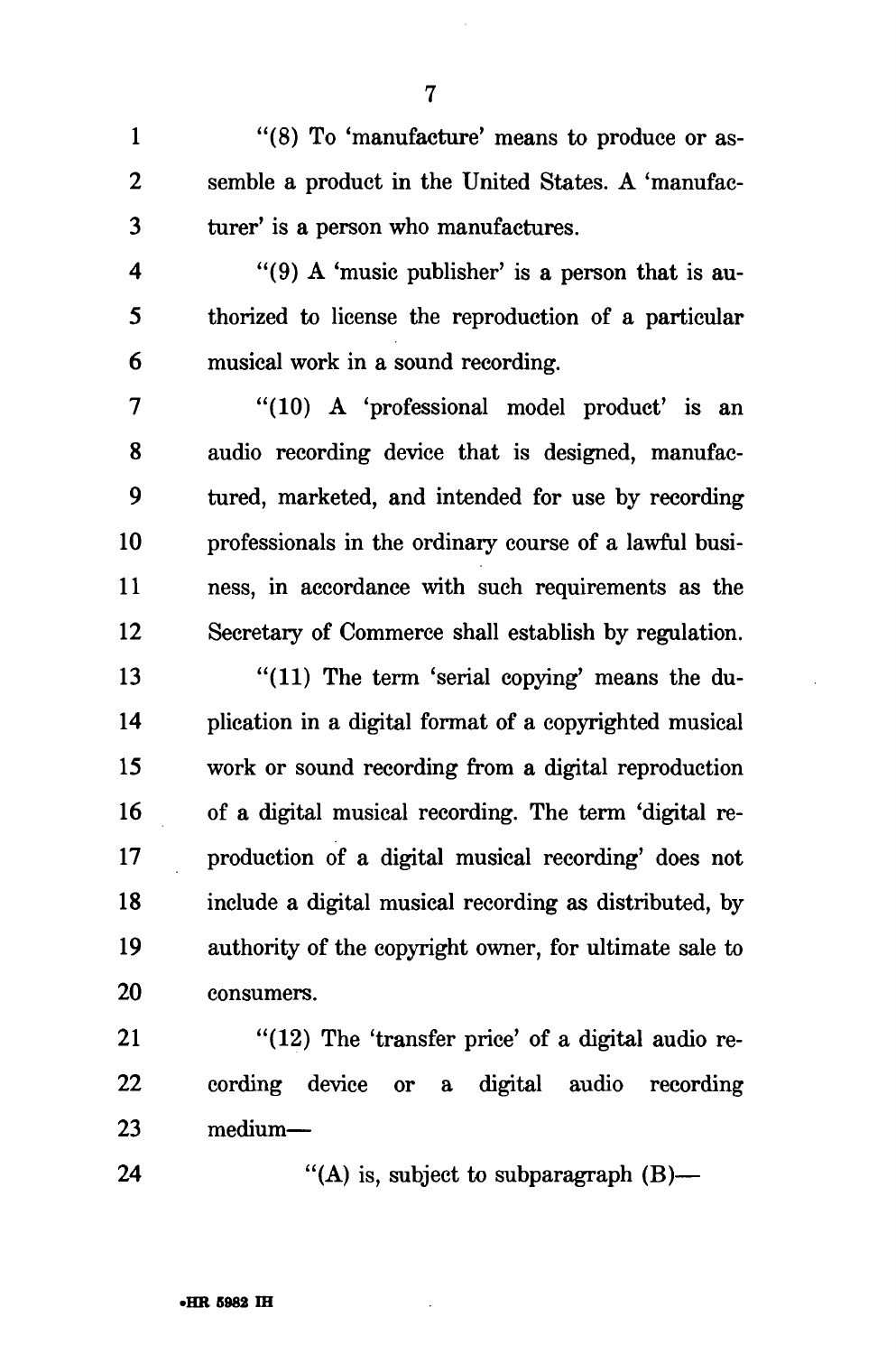8

 $\hat{\mathcal{A}}$ 

| 1                       | "(i) in the case of an imported prod-                           |
|-------------------------|-----------------------------------------------------------------|
| $\boldsymbol{2}$        | uct, the actual entered value at United                         |
| 3                       | States Customs (exclusive of any freight,                       |
| $\overline{\mathbf{4}}$ | insurance, and applicable duty), and                            |
| 5                       | "(ii) in the case of a domestic prod-                           |
| 6                       | uct, the manufacturer's transfer price                          |
| 7                       | (FOB the manufacturer, and exclusive of                         |
| 8                       | any direct sales taxes or excise taxes in-                      |
| 9                       | curred in connection with the sale); and                        |
| 10                      | $\cdot$ (B) shall, in a case in which the trans-                |
| 11                      | feror and transferee are related entities or with-              |
| 12                      | in a single entity, not be less than a reasonable               |
| 13                      | arms-length price under the principles of the                   |
| 14                      | regulations adopted pursuant to section 482 of                  |
| 15                      | the Internal Revenue Code of 1986, or any suc-                  |
| 16                      | cessor provision to such section.                               |
| 17                      | " $(13)$ A 'writer' is the composer or lyricist of              |
| 18                      | a particular musical work.                                      |
| 19                      | "SUBCHAPTER B-COPYING CONTROLS                                  |
|                         | 20 "§1002. Incorporation of copying controls                    |
| 21                      | "(a) PROHIBITION ON IMPORTATION, MANUFAC-                       |
|                         | 22 TURE, AND DISTRIBUTION.—No person shall import,              |
|                         | 23 manufacture, or distribute any digital audio recording de-   |
|                         | 24 vice or digital audio interface device that does not conform |
| 25                      | to                                                              |

 $\sim 10^{-1}$ 

 $\sim 10^{-10}$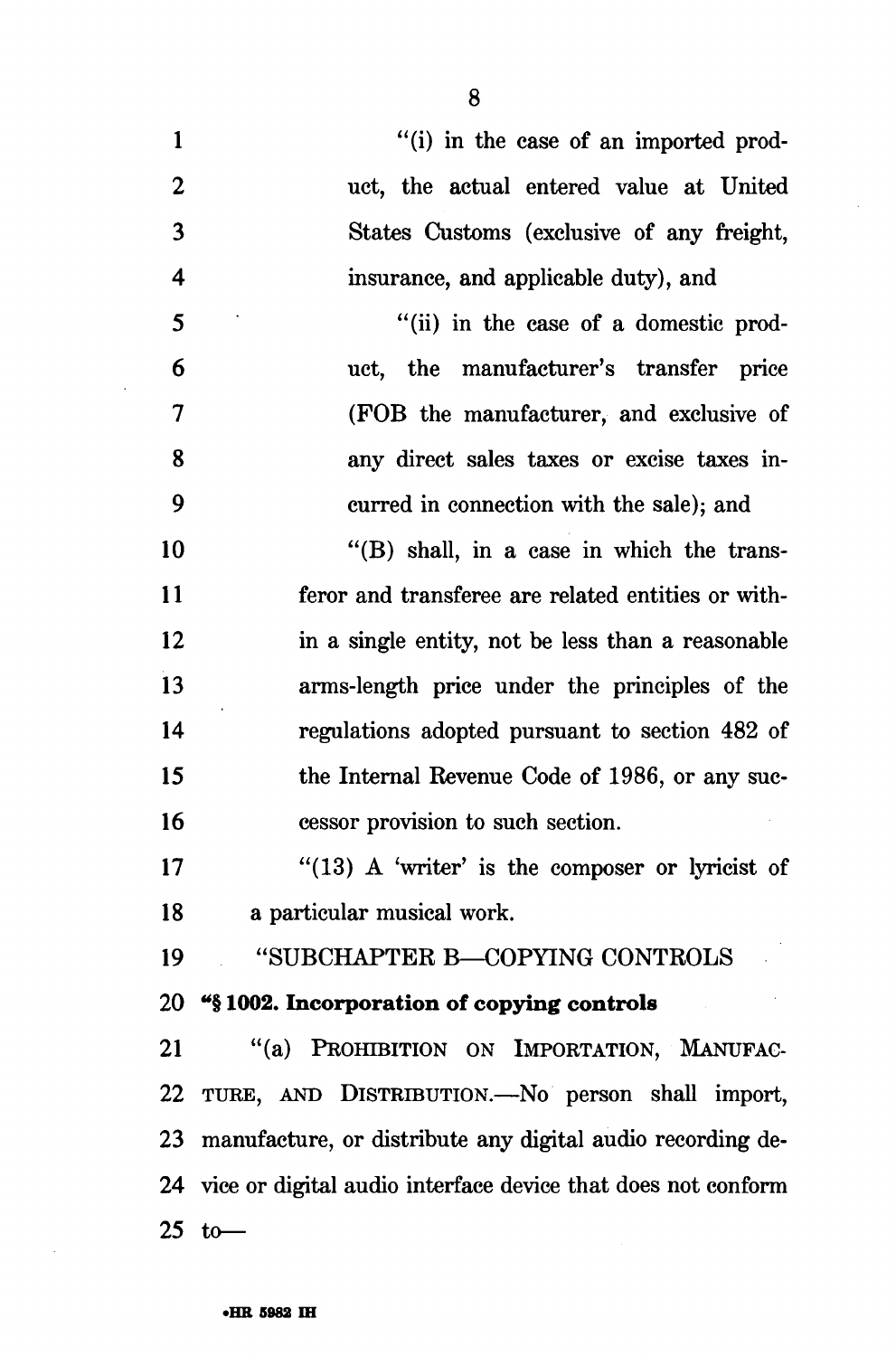1 "(1) the Serial Copy Management System; 2 "(2) a system that has the same functional 3 characteristics as the Serial Copy Management Sys-4 tern and requires that copyright and generation sta-5 tus information be accurately sent, received, and 6 acted upon between devices using the system's meth-7 od of serial copying regulation and devices using the 8 Serial Copy Management System; or

9 "(3) any other system certified by the Secretary 10 of Commerce as prohibiting unauthorized serial 11 copying.

12 "(b) DEVELOPMENT OF VERIFICATION PROCE-13 DURE.—The Secretary of Commerce shall establish a pro-14 cedure to verify, upon the petition of an interested party, 15 that a system meets the standards set forth in subsection 16 (a) $(2)$ .

17 "(c) PROHIBITION ON CIRCUMVENTION OF THE SYS-18 TEM.—No person shall import, manufacture, or distribute 19 any device, or offer or perform any service, the primary 20 purpose or effect of which is to avoid, bypass, remove, de-21 activate, or otherwise circumvent any program or circuit 22 which implements, in whole or in part, a system described 23 in subsection (a).

24 "(d) ENCODING OF INFORMATION ON DIGITAL MUSI-25 CAL RECORDINGS.—

# HR 5982 IH $-2$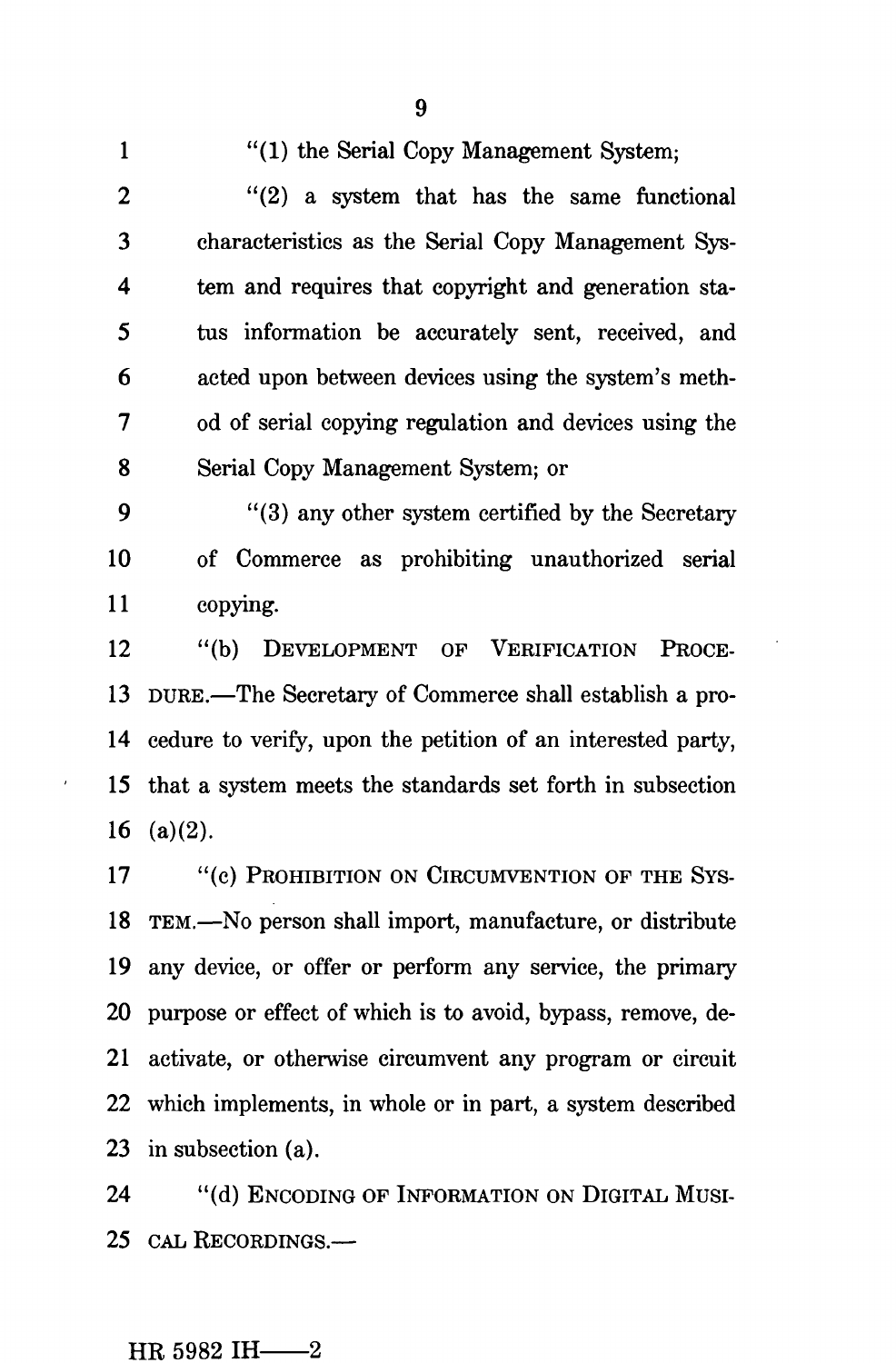1 "(1) PROHIBITION ON ENCODING INACCURATE 2 INFORMATION.—No person shall encode a digital 3 musical recording of a sound recording with inac-4 curate information relating to the category; code, 5 copyright status, or generation status of the source  $6$  material for the recording.

7 "(2) ENCODING OF COPYRIGHT STATUS NOT 8 REQUIRED.—Nothing in this chapter requires any 9 person engaged in the importation or manufacture 10 of digital musical recordings to encode any such dig-11 ital musical recording with respect to its copyright 12 status.

13 "(e) INFORMATION ACCOMPANYING TRANSMISSIONS 14 IN DIGITAL FORMAT.—Any person who transmits or oth-15 erwise communicates to the public any sound recording 16 in digital format is not required under this 'chapter to 17 transmit or otherwise communicate the information relat-18 ing to the copyright status of the sound recording. Any 19 such person who does transmit or otherwise communicate 20 such copyright status information shall transmit or com-21 municate such information accurately.

22 "SUBCHAPTER C—ROYALTY PAYMENTS

23 "§ 1003. Obligation to make royalty payments

24 "(a) PROHIBITION ON IMPORTATION AND MANUFAC-25 TURE.—No person shall import into and distribute, or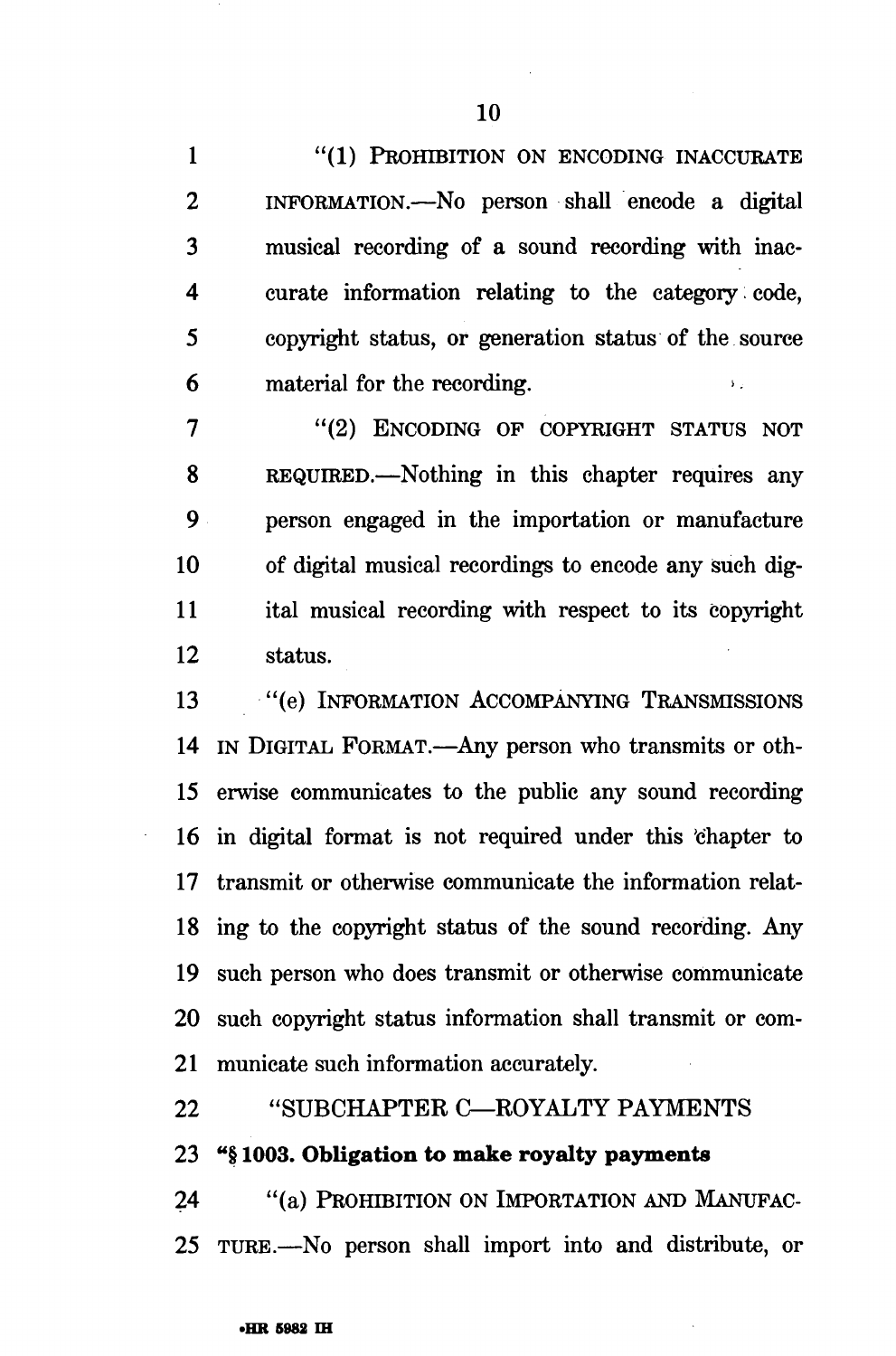1 manufacture and distribute, any digital audio recording 2 device or digital audio recording medium unless such per-3 son records the notice specified by this section and subse-4 quently deposits the statements of account and applicable 5 royalty payments for such device or medium specified in 6 section 1004.

7 "(b) FILING OF NOTICE.—The importer or manufac-8 turer of any digital audio recording device or digital audio 9 recording medium, within a product category or utilizing 10 a technology with respect to which such manufacturer or 11 importer has not previously filed a notice under this sub-12 section, shall file with the Register of Copyrights a notice 13 with respect to such device or medium, in such form and 14 content as the Register shall prescribe by regulation.

15 "(c) FILING OF QUARTERLY AND ANNUAL STATE-16 MENTS OF ACCOUNT.—

17 "(1) GENERALLY.—Any importer or manufac-18 turer that distributes any digital audio recording de-19 vice or digital audio recording medium that it manu-20 factured or imported shall file with the Register of 21 Copyrights, in such form and content as the Reg-22 ister shall prescribe by regulation, such quarterly 23 and annual statements of account with respect to 24 such distribution as the Register shall prescribe by 25 regulation.  $r \nabla \phi$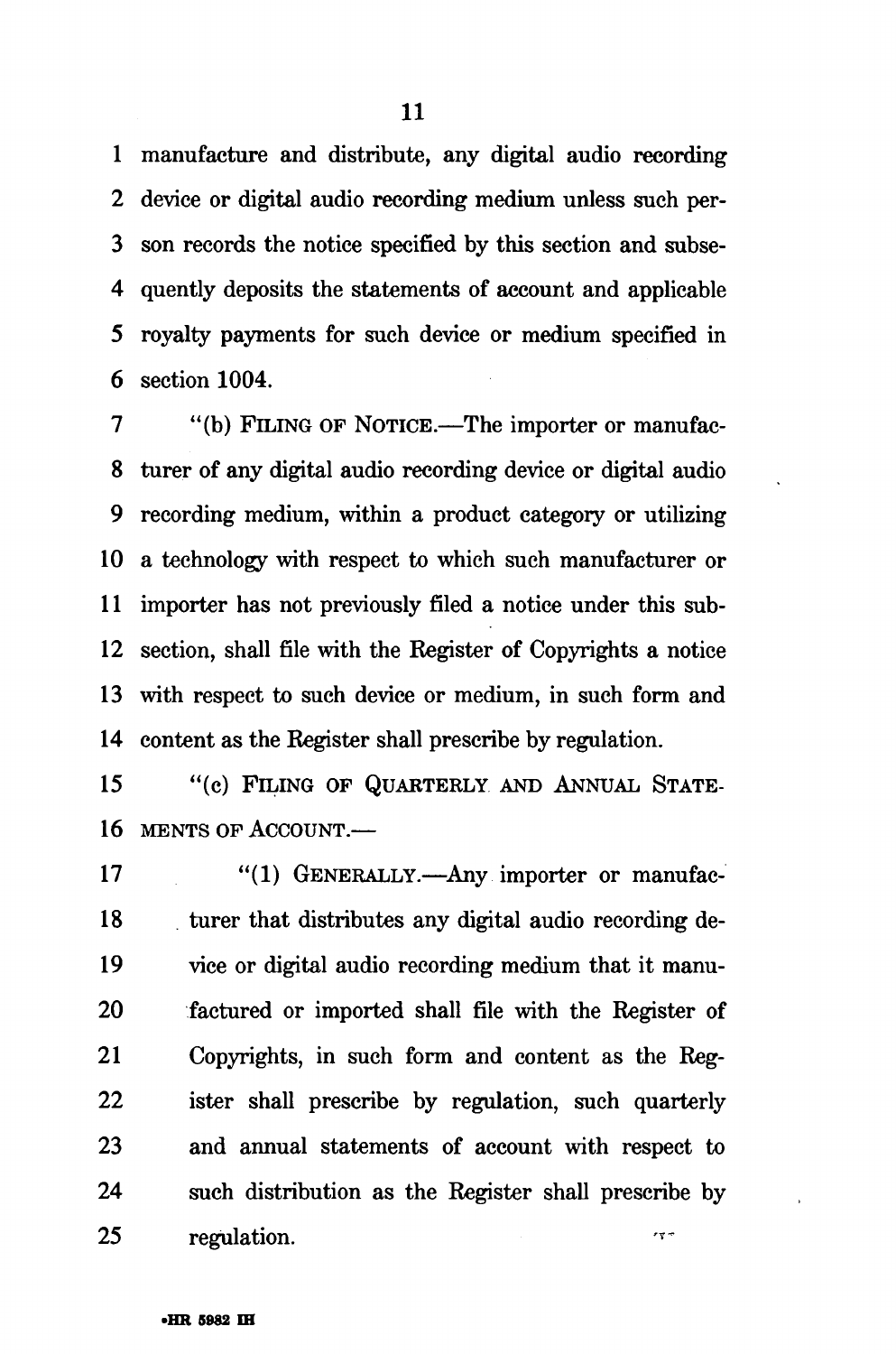1 "(2) CERTIFICATION, VERIFICATION, AND CON-2 FIDENTIALITY.—Each such statement shall be cer-3 tified as accurate by an authorized officer or prin-4 cipal of the importer or manufacturer. The Register 5 shall issue regulations to provide for the verification 6 and audit of such statements and to protect the con-7 fidentiality of the information contained in such 8 statements. Such regulations shall provide for the 9 disclosure, in confidence, of such statements to in-10 terested copyright parties.

11 "(3) ROYALTY PAYMENTS.—Each such state-12 ment shall be accompanied by the royalty payments 13 specified in section 1004.

# 14 \*\*§ **1004. Royalty payments**

15 "(a) DIGITAL AUDIO RECORDING DEVICES.—

16 "(1) AMOUNT OF PAYMENT.—The royalty pay-17 ment due under section 1003 for each digital audio 18 recording device imported into and distributed in the 19 United States, or manufactured and distributed in 20 the United States, shall be 2 percent of the transfer 21 price. Only the first person to manufacture and dis-22 tribute or import and distribute such device shall be 23 required to pay the royalty with respect to such de-24 vice.

 $\epsilon \lesssim 1$ 

 $\Xi_L$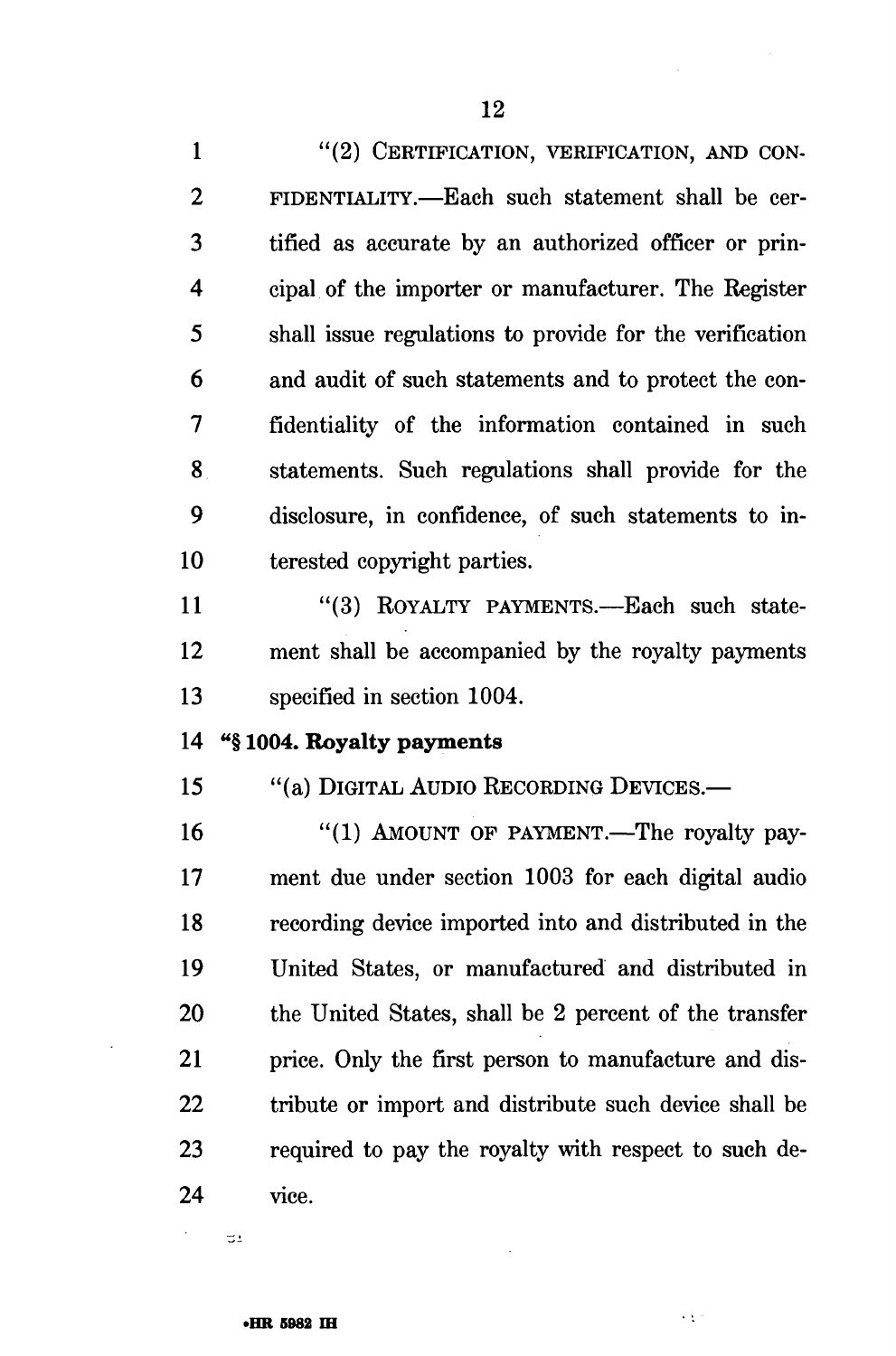1 "(2) CALCULATION FOR DEVICES DISTRIBUTED 2 WITH OTHER DEVICES.—With respect to a digital 3 audio recording device first distributed in combina-4 tion with one or more devices, either as a physically 5 integrated unit or as separate components, the roy-6 alty payment shall be calculated as follows:

7 "(A) If the digital audio recording device 8 and such other devices are part of a physically 9 integrated unit, the royalty payment shall be 10 based on the transfer price of the unit, but 11 shall be reduced by any royalty payment made 12 on any digital audio recording device included 13 within the unit that was not first distributed in 14 combination with the unit.

15 "(B) If the digital audio recording device 16 is not part of a physically integrated unit and 17 substantially similar devices have been distrib-18 uted separately at any time during the preced-19 ing 4 calendar quarters, the royalty payment 20 shall be based on the average transfer price of 21 such devices during those 4 quarters.

22 "(C) If the digital audio recording device is 23 not part of a physically integrated unit and 24 substantially similar devices have not been dis-25 tributed separately at any time during the pre-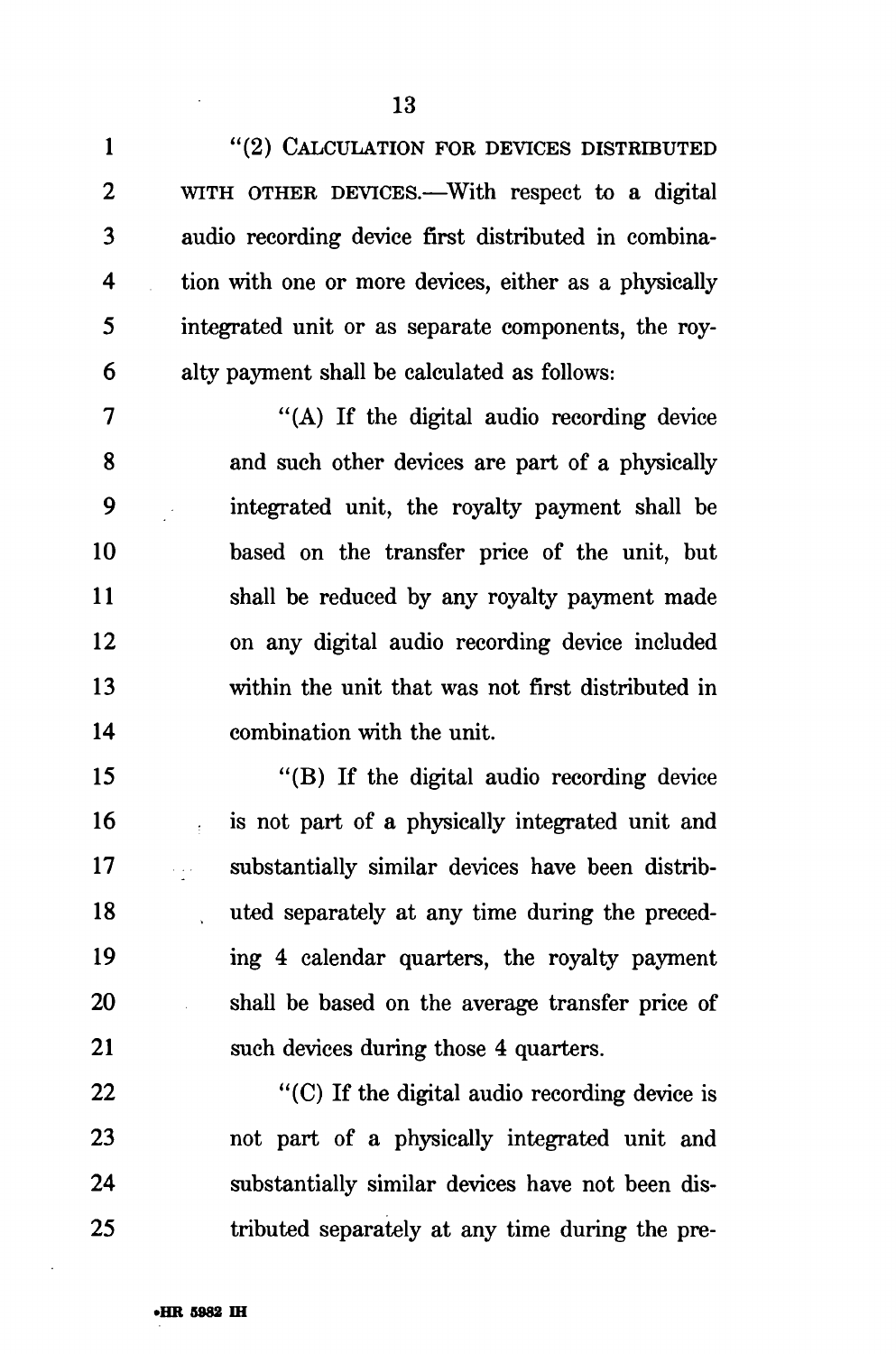1 ceding 4 calendar quarters, the royalty payment 2 shall be based on a constructed price reflecting 3 the proportional value of such device to the 4 combination as a whole.

5 "(3) LIMITS ON ROYALTIES.—Notwithstanding 6 paragraph (1) or (2), the amount of the royalty pay-7 ment for each digital audio recording device shall 8 not be less than \$1 nor more than the royalty maxi-9 mum. The royalty maximum shall be \$8 per device, 10 except that in the case of a physically integrated 11 unit containing more than 1 digital audio recording 12 device, the royalty maximum for such unit shall be 13 \$12. During the 6th year after the effective date of 14 this chapter, and not more than once each year 15 thereafter, any interested copyright party may peti-16 tion the Copyright Royalty Tribunal to increase the 17 royalty maximum and, if more than 20 percent of 18 the royalty payments are at the relevant royalty 19 maximum, the Tribunal shall prospectively increase 20 such royalty maximum with the goal of having no 21 more than 10 percent of such payments at the new 22 royalty maximum.

23 "(b) DIGITAL AUDIO RECORDING MEDIA.—The roy-24 alty payment due under section 1003 for each digital 25 audio recording medium imported into and distributed in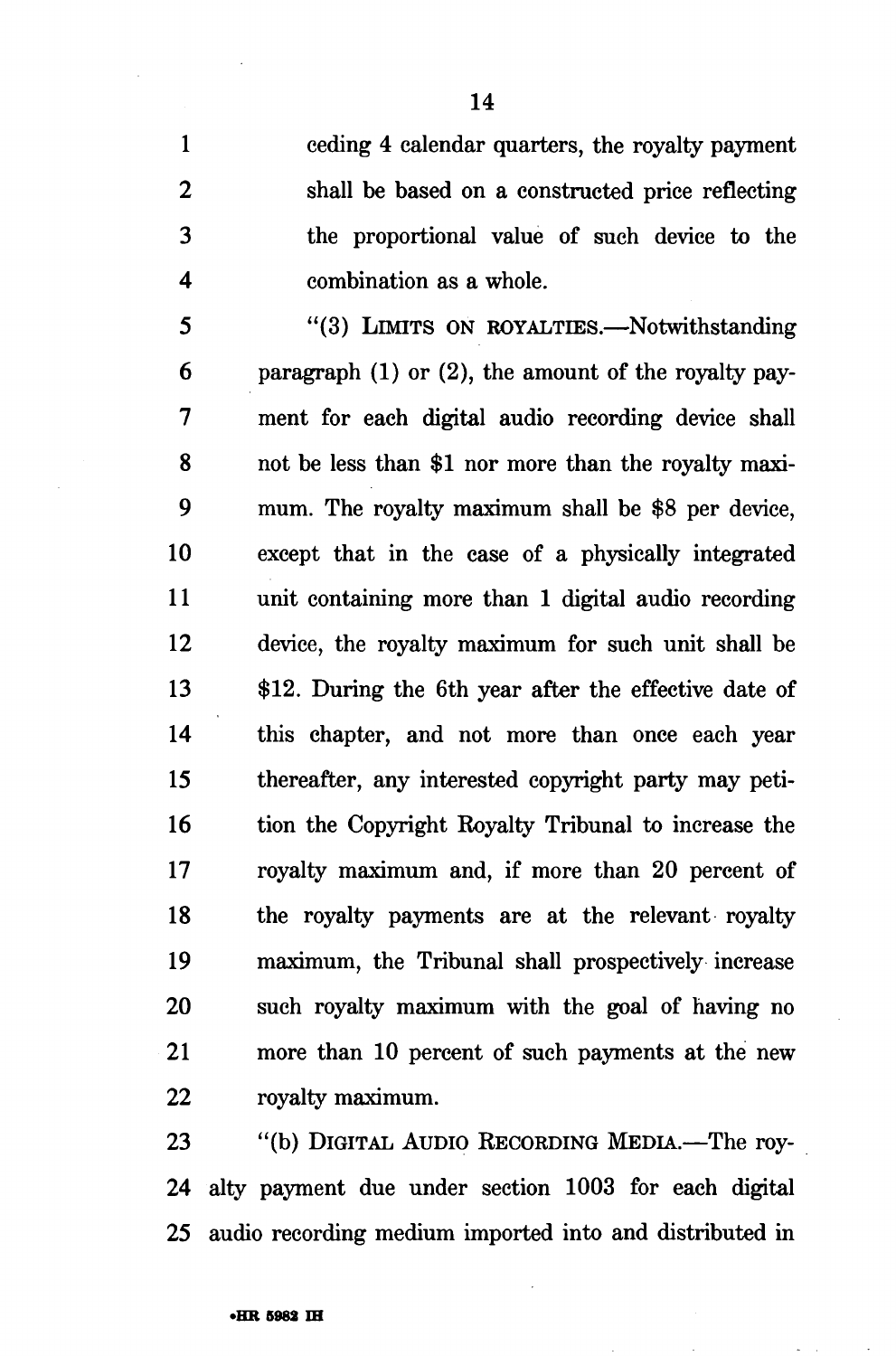1 the United States, or manufactured and distributed in the 2 United States, shall be 3 percent of the transfer price. 3 Only the first person to manufacture and distribute or im-4 port and distribute such medium shall be required to pay 5 the royalty with respect to such medium.

# 6 "§ **1005. Deposit of royalty payments and deduction of 7 expenses**

**8** "The Register of Copyrights shall receive all royalty 9 payments deposited under this chapter and, after deduct-10 ing the reasonable costs incurred by the Copyright Office 11 under this chapter, shall deposit the balance in the Treas-12 ury of the United States as offsetting receipts, in such 13 manner as the Secretary of the Treasury directs. All funds 14 held by the Secretary of the Treasury shall be invested 15 in interest-bearing United States securities for later dis-16 tribution with interest under section 1007. The Register 17 *may,* in the Register's discretion, 4 years after the close 18 of any calendar year, close out the royalty payments ac-19 count for that calendar year, and may treat any funds re-20 maining in such account and any subsequent deposits that 21 would otherwise be attributable to that calendar year as 22 attributable to the succeeding calendar year. The Register 23 shall submit to the Copyright Royalty Tribunal, on a 24 monthly basis, a financial statement reporting the amount

**•HR 5982 IH**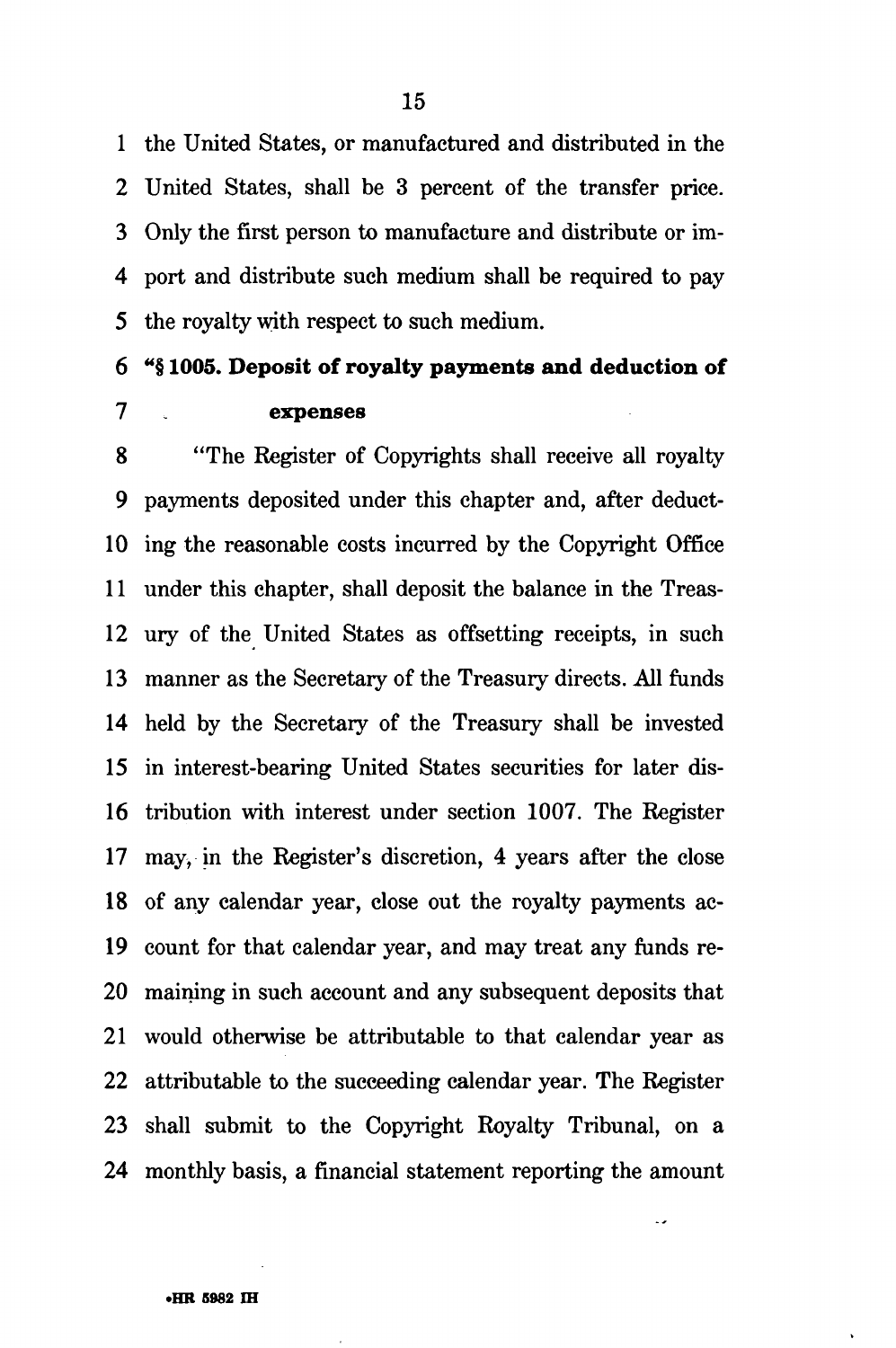1 of royalties under this chapter that are available for dis-2 tribution.

## 3 "§ 1006. Entitlement to royalty payments

4 "(a) INTERESTED COPYRIGHT PARTIES.—The roy-5 alty payments deposited pursuant to section 1005 shall, 6 in accordance with the procedures specified in section 7 1007, be distributed to any interested copyright party— 8 "(1) whose musical work or sound recording 9 has been—

10 "(A) embodied in a digital musical record-11 ing or an analog musical recording lawfully 12 made under this title that has been distributed, 13 and

14 "(B) distributed in the form of digital mu-15 sical recordings or analog musical recordings or 16 disseminated to the public in transmissions, 17 during the period to which such payments per-18 tain; and

19 "(2) who has filed a claim under section 1007. 20 "(b) ALLOCATION OF ROYALTY PAYMENTS TO 21 GROUPS.—The royalty payments shall be divided into 2 22 funds as follows:

23 "(1) THE SOUND RECORDINGS FUND. --- 66<sup>2</sup>/<sub>3</sub> 24 percent of the royalty payments shall be allocated to 25 . the Sound Recordings Fund. 2% percent of the roy-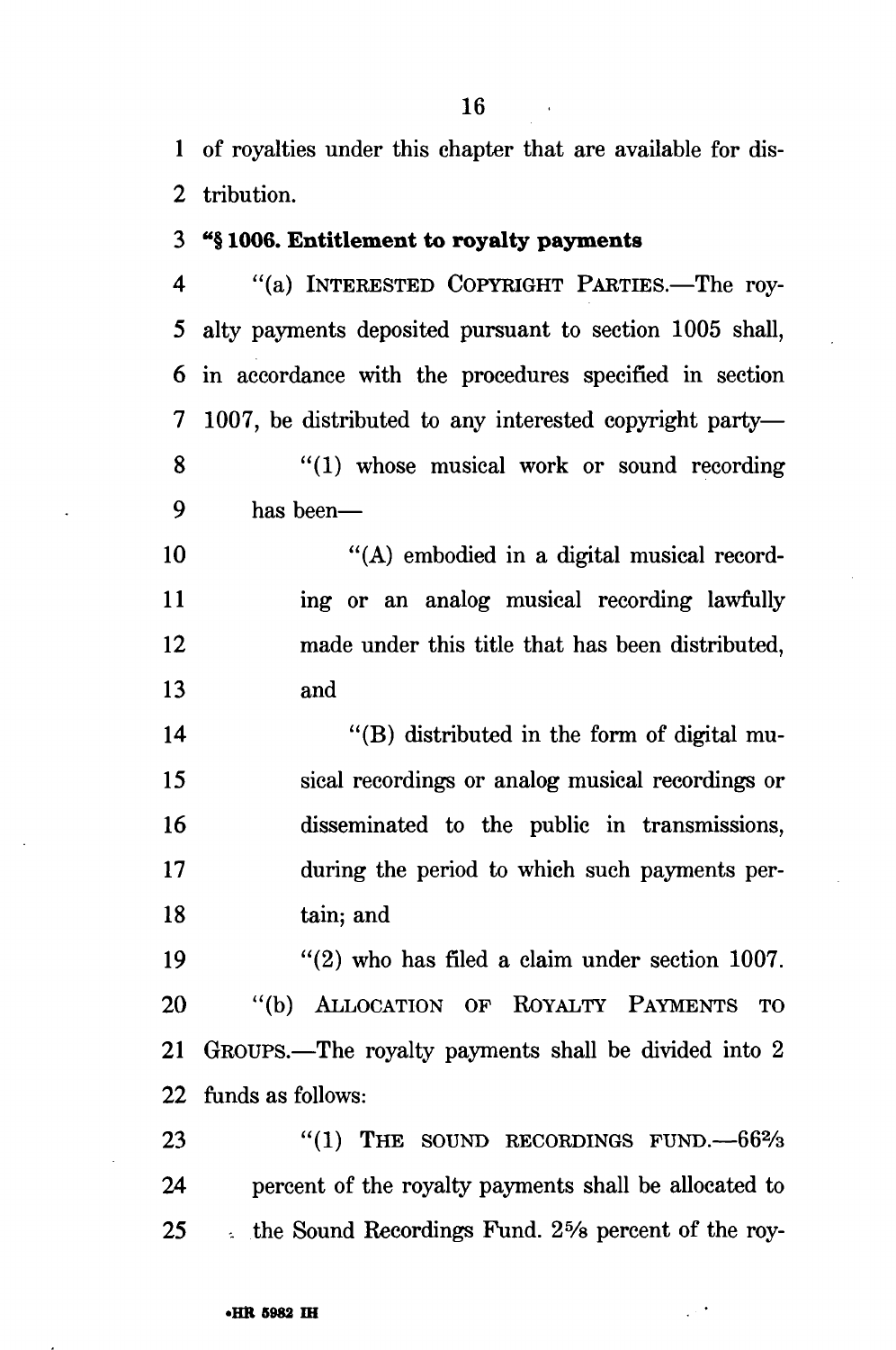1 alty payments allocated to the Sound Recordings 2 Fund shall be placed in an escrow account managed 3 by an independent administrator jointly appointed 4 by the interested copyright parties described in sec-5 tion  $1001(7)(A)$  and the American Federation of 6 Musicians (or any successor entity) to be distributed 7 to nonfeatured musicians (whether or not members 8 of the American Federation of Musicians or any suc-9 cessor entity) who have performed on sound record-10 ings distributed in the United States. 1% percent of 11 the royalty payments allocated to the Sound Record-12 ings Fund shall be placed in an escrow account man-13 aged by an independent administrator jointly ap-14 pointed by the interested copyright parties described 15 in section 1001(7)(A) and the American Federation 16 of Television and Radio Artists (or any successor en-17 tity) to be distributed to nonfeatured vocalists 18 (whether or not members of the American Federa-19 tion Television and Radio Artists or any successor 20 entity) who have performed on sound recordings dis-21 tributed in the United States. 40 percent of the re-22 maining royalty payments in the Sound Recordings 23 Fund shall be distributed to the interested copyright 24 parties described in section 1001(7)C), and 60 per-25 cent of such remaining royalty payments shall be

**{**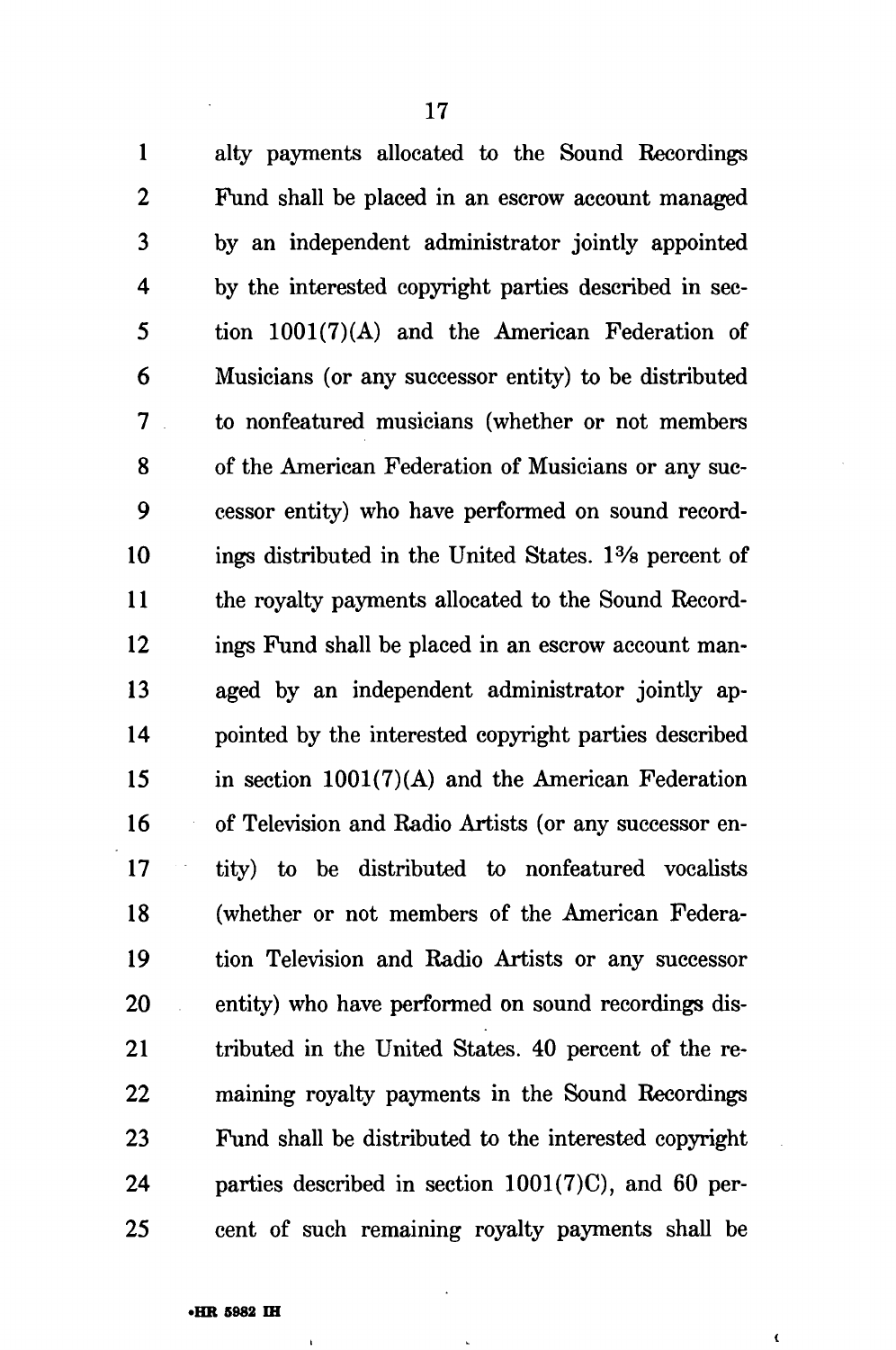| $\mathbf{1}$ | distributed to the interested copyright parties de-          |
|--------------|--------------------------------------------------------------|
| 2            | scribed in section $1001(7)(A)$ .                            |
| 3            | $"$ (2) THE MUSICAL WORKS FUND.—                             |
| 4            | "(A) $33\frac{1}{3}$ percent of the royalty payments         |
| 5            | shall be allocated to the Musical Works Fund                 |
| 6            | for distribution to interested copyright parties             |
| 7            | described in section $1001(7)(B)$ .                          |
| 8            | $"({\rm B})$ (i) Music publishers shall be entitled          |
| 9            | to 50 percent of the royalty payments allocated              |
| 10           | to the Musical Works Fund.                                   |
| 11           | "(ii) Writers shall be entitled to the other                 |
| 12           | 50 percent of the royalty payments allocated to              |
| 13           | the Musical Works Fund.                                      |
| 14           | "(c) ALLOCATION OF ROYALTY PAYMENTS WITHIN                   |
| 15           | GROUPS.—If all interested copyright parties within a         |
| 16           | group specified in subsection (b) do not agree on a vol-     |
| 17           | untary proposal for the distribution of the royalty pay-     |
| 18           | ments within each group, the Copyright Royalty Tribunal      |
|              | 19 shall, pursuant to the procedures specified under section |
|              | 20 1007(c), allocate royalty payments under this section     |
| 21           | based on the extent to which, during the relevant period—    |
| 22           | "(1) for the Sound Recordings Fund, each                     |
| 23           | sound recording was distributed in the form of digi-         |
| 24           | tal musical recordings or analog musical recordings;         |
| 25           | e and                                                        |

 $\ddot{\phantom{0}}$ 

 $\bar{\mathcal{A}}$ 

and the state of the state of the

 $\Delta \sim 10^{-11}$ 

 $\mathbf{z}$ 

### **•HR 5982 IH**

 $\ddot{y}$ 

18

 $\sim$ 

 $\bar{z}$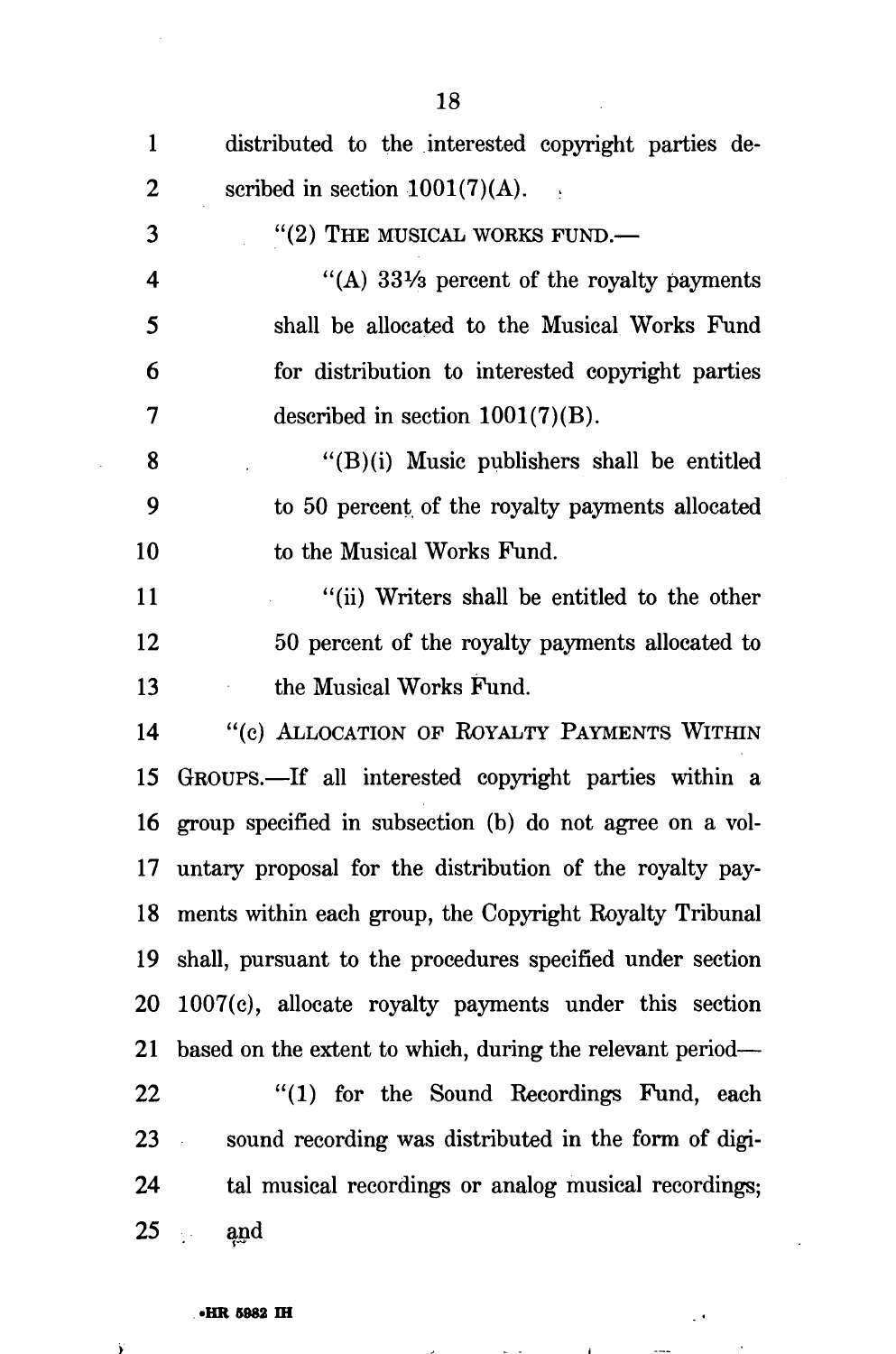1 "(2) for the Musical Works Fund, each musical 2 work was distributed in the form of digital musical 3 recordings or analog musical recordings or dissemi-4 nated to the public in transmissions.

5 "§ **1007. Procedures for distributing royalty payments** 

6 "(a) FILING OP CLAIMS AND NEGOTIATIONS.—

7 "(1) FILING OF CLAIMS.—During the first 2 8 months of each calendar year after the calendar year 9 in which this chapter takes effect, every interested 10 copyright party seeking to receive royalty payments 11 to which such party is entitled under section 1006 12 shall file with the Copyright Royalty Tribunal a 13 claim for payments collected during the preceding 14 year in such form and manner as the Tribunal shall 15 prescribe by regulation.

16 : "(2) NEGOTIATIONS.—Notwithstanding any 17 provision of the antitrust laws, for purposes of this 18 section interested copyright parties within each 19 group specified in section 1006(b) may agree among 20 themselves to the proportionate division of royalty 21 payments, may lump their claims together and file 22 them jointly or as a single claim, or may designate 23 a common agent, including any organization de-24 scribed in section  $1001(7)(D)$ , to negotiate or receive 25 payment on their behalf; except that no agreement

**•i**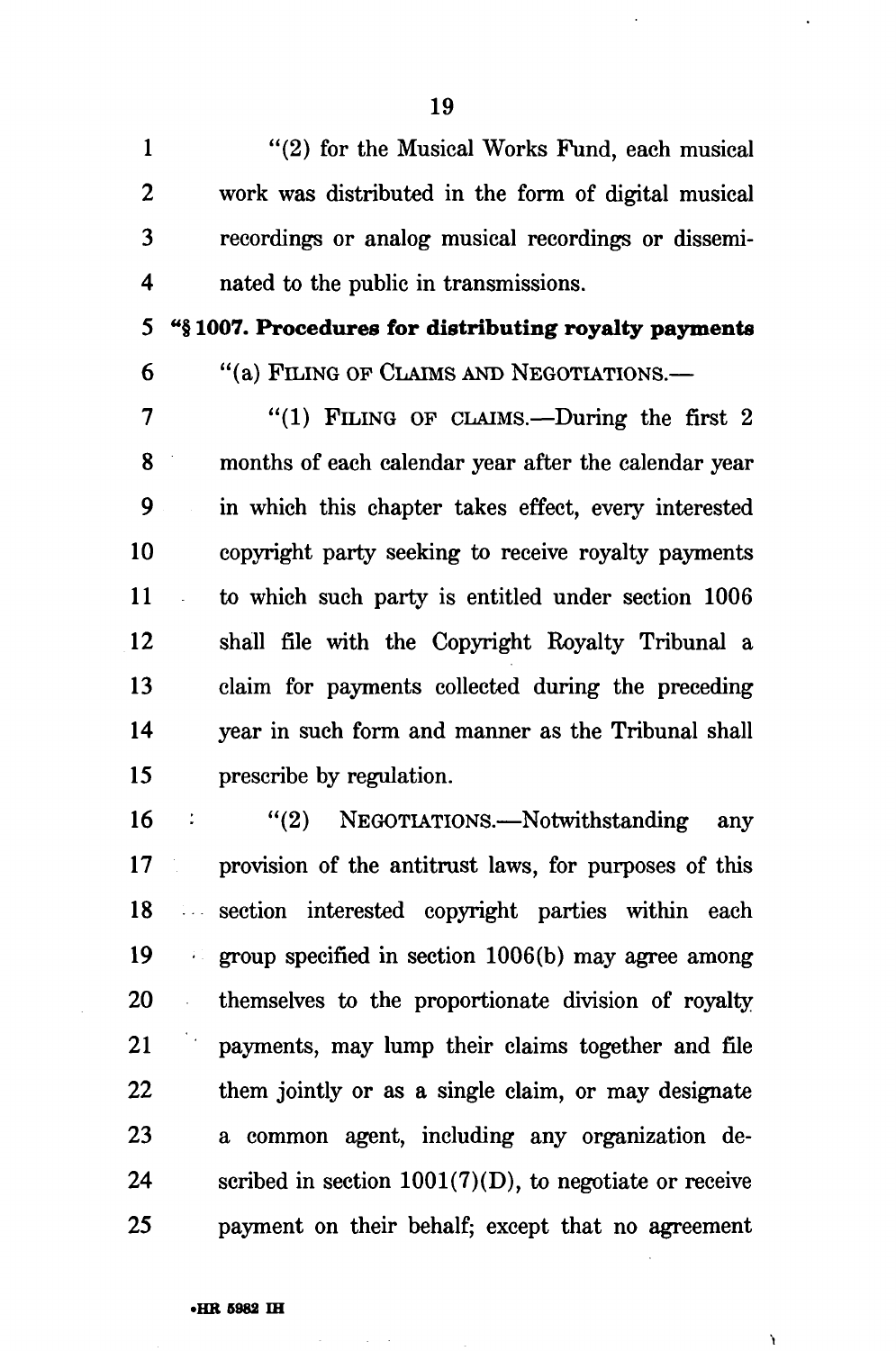1 under this subsection may modify the allocation of 2 royalties specified in section 1006(b).

3 "(b) DISTRIBUTION OF PAYMENTS IN THE ABSENCE 4 OF A DISPUTE.—Within 30 days after the period estab-5 lished for the filing of claims under subsection (a), in each 6 year after the year in which this section takes effect, the 7 Copyright Royalty Tribunal shall determine whether there 8 exists a controversy concerning the distribution of royalty 9 payments under section 1006(c). If the Tribunal deter-10 mines that no such controversy exists, the Tribunal shall, 11 within 30 days after such determination, authorize the dis-12 tribution of the royalty payments as set forth in the agree-13 ments regarding the distribution of royalty payments en-14 tered into pursuant to subsection (a), after deducting its 15 reasonable administrative costs under this section.

16 "(c) RESOLUTION OF DISPUTES.—If the Tribunal 17 finds the existence of a controversy, it shall, pursuant to 18 chapter 8 of this title, conduct a proceeding to determine 19 the distribution of royalty payments. During the pendency 20 of such a proceeding, the Tribunal shall withhold from dis-21 tribution an amount sufficient to satisfy all claims with 22 respect to which a controversy exists, but shall, to the ex-23 tent feasible, authorize the distribution of any amounts 24 that are not in controversy. The Tribunal shall, before au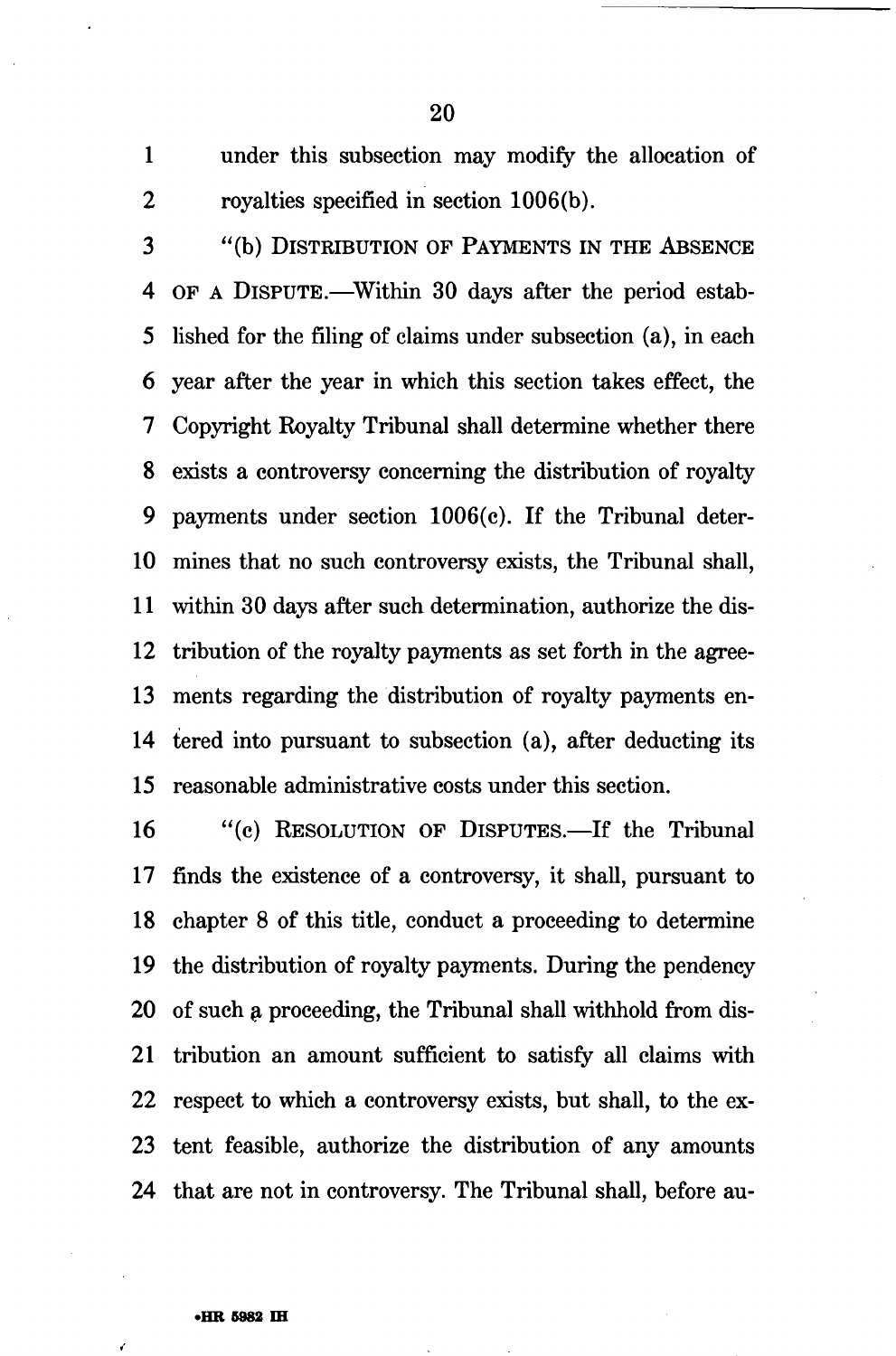1 thorizing the distribution of such royalty payments, deduct

2 its reasonable administrative costs under this section.

3 "SUBCHAPTER D—PROHIBITION ON CERTAIN

4 INFRINGEMENT ACTIONS, REMEDIES, AND

5 ARBITRATION

6 "§ **1008. Prohibition on certain infringement actions** 

7 "No action may be brought under this title alleging 8 infringement of copyright based on the manufacture, im-9 portation, or distribution of a digital audio recording de-10 vice, a digital audio recording medium, an analog record-11 ing device, or an analog recording medium, or based on 12 the noncommercial use by a consumer of such a device 13 or medium for making digital musical recordings or analog 14 musical recordings.

# 15 "§ **1009. Civil remedies**

16 "(a) CIVIL ACTIONS.—Any interested copyright party 17 injured by a violation of section 1002 or 1003 may bring 18 a civil action in an appropriate United States district court 19 against any person for such violation.

20 "(b) OTHER CIVIL ACTIONS.—Any person injured by 21 a violation of this chapter may bring a civil action in an 22 appropriate United States district court for actual dam-23 ages incurred as a result of such violation.

24 "(c) POWERS OF THE COURT.—In an action brought 25 under subsection (a), the court—

 $\ddot{\bullet}$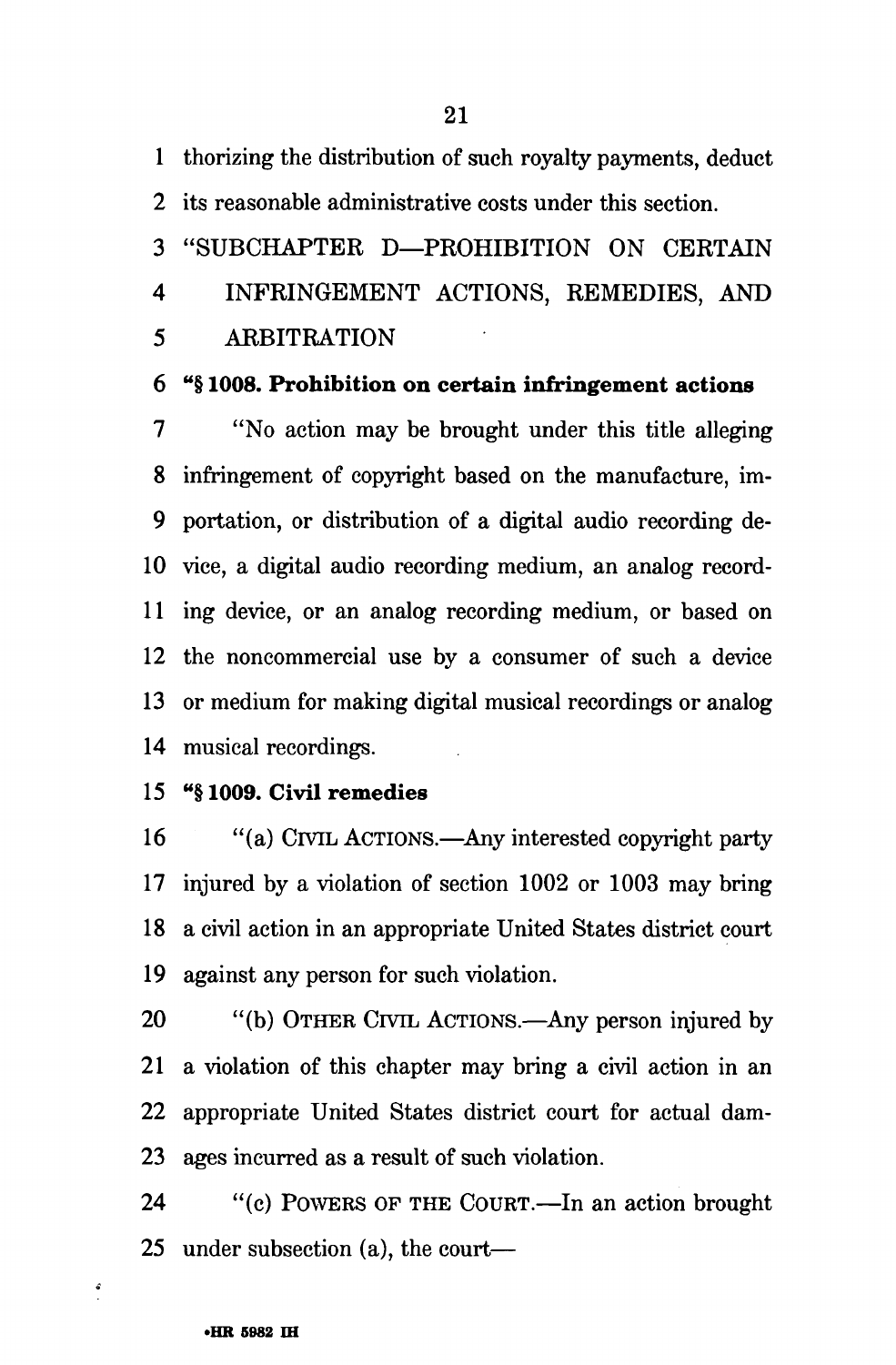| 1                | $"(1)$ may grant temporary and permanent in-                  |
|------------------|---------------------------------------------------------------|
| $\boldsymbol{2}$ | junctions on such terms as it deems reasonable to             |
| 3                | prevent or restrain such violation;                           |
| 4                | $\degree$ (2) in the case of a violation of section 1002,     |
| 5                | or in the case of an injury resulting from a failure          |
| 6                | to make royalty payments required by section 1003,            |
| 7                | shall award damages under subsection (d);                     |
| 8                | $\cdot$ (3) in its discretion may allow the recovery of       |
| 9                | costs by or against any party other than the United           |
| 10               | States or an officer thereof; and                             |
| 11               | $\cdot$ (4) in its discretion may award a reasonable          |
| 12               | attorney's fee to the prevailing party.                       |
| 13               | "(d) AWARD OF DAMAGES.-                                       |
| 14               | $"(1)$ DAMAGES FOR SECTION 1002 OR 1003 VIO-                  |
| 15               | LATIONS.-                                                     |
| 16               | "(A) ACTUAL DAMAGES.—(i) In an action                         |
| 17               | brought under subsection (a), if the court finds              |
| 18               | that a violation of section 1002 or 1003 has oc-              |
| 19               | curred, the court shall award to the complain-                |
| 20               | ing party its actual damages if the complaining               |
| 21               | party elects such damages at any time before                  |
| 22               | final judgment is entered.                                    |
| 23               | "(ii) In the case of section 1003, actual                     |
| 24               | damages shall constitute the royalty payments                 |
| 25               | that should have been paid under section 1004<br>$\mathbf{H}$ |

 $\bar{\beta}$ 

 $\ddot{\phantom{a}}$ 

 $\ddot{\phantom{a}}$ 

 $\bar{\mathcal{A}}$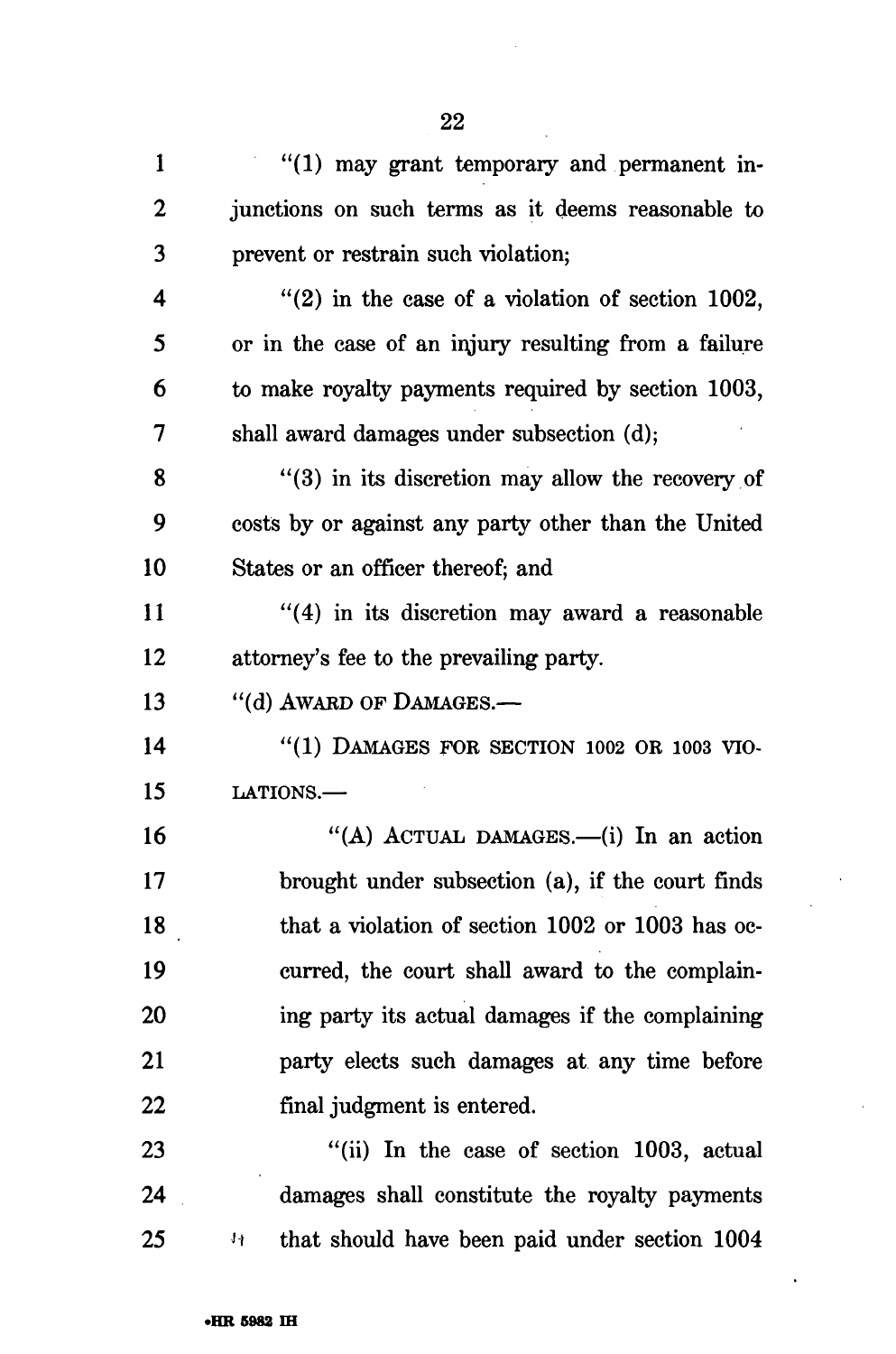|                          | 23                                               |
|--------------------------|--------------------------------------------------|
| $\cdot$ 1                | and deposited under section 1005. In such a      |
| $\overline{2}$           | case, the court, in its discretion, may award an |
| 3                        | additional amount of not to exceed 50 percent    |
| 4                        | of the actual damages.                           |
| 5                        | "(B) STATUTORY DAMAGES FOR SECTION               |
| 6.                       | 1002 VIOLATIONS.-                                |
| $\overline{\mathcal{I}}$ | "(i) DEVICE.—A complaining party                 |
| 8                        | may recover an award of statutory dam-           |
| 9                        | ages for each violation of section $1002$ (a)    |
| 10                       | or (c) in the sum of not more than $$2,500$      |
| 11                       | per device involved in such violation or per     |
| 12                       | device on which a service prohibited by sec-     |
| 13                       | tion $1002(c)$ has been performed, as the        |
| 14                       | court considers just.                            |
| 15                       | "(ii) DIGITAL MUSICAL RECORDING.—                |
| 16                       | A complaining party may recover an award         |
| 17                       | of statutory damages for each violation of       |
| 18                       | section $1002(d)$ in the sum of not more<br>147  |
| 19                       | than \$25 per digital musical recording in-      |
| 20                       | volved in such violation, as the court con-      |
| 21                       | siders just.                                     |
| 22                       | "(iii) TRANSMISSION.—A complaining               |
| 23                       | party may recover an award of damages            |
| 24                       | for each transmission or communication           |
| 25                       | that violates section $1002(e)$ in the sum of    |

 $\sim 10^{-1}$ 

 $\sim$   $\sim$ 

 $\mathcal{L}_{\mathcal{A}}$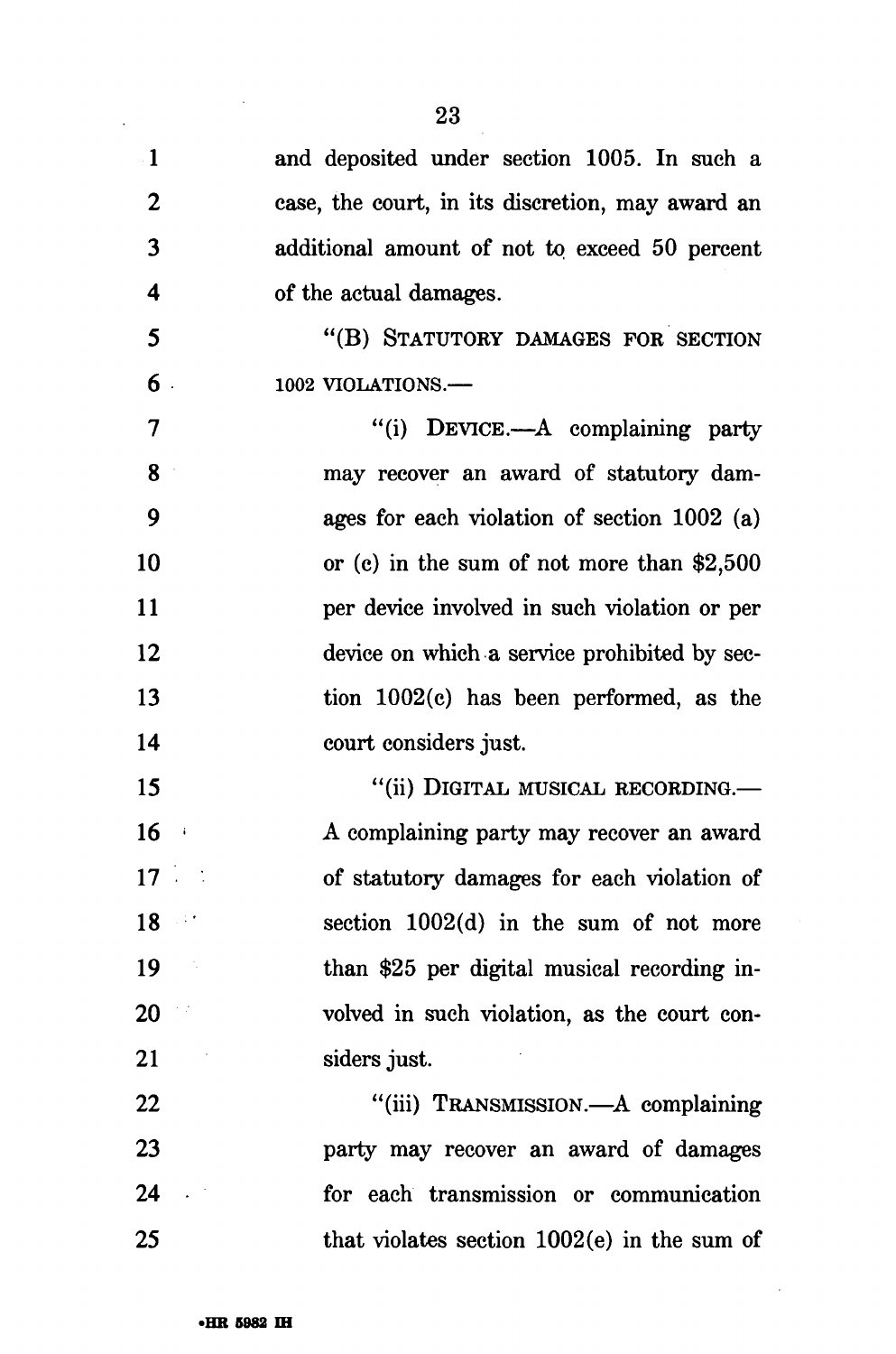1 not more than \$10,000, as the court con-2 siders just.

3 "(2) REPEATED VIOLATIONS.—In any case in 4 which the court finds that a person has violated sec-5 tion 1002 or 1003 within 3 years after a final judg-6 ment against that person for another such violation 7 was entered, the court may increase the award of 8 damages to not more than double the amounts that 9 would otherwise be awarded under paragraph (1), as 10 the court considers just.

11 "(3) INNOCENT VIOLATIONS OF SECTION 12 1002.—The court in its discretion may reduce the 13 total award of damages against a person violating 14 section 1002 to a sum of not less than \$250 in any 15 case in which the court finds that the violator was 16 not aware and had no reason to believe that its acts 17 constituted a violation of section 1002.

18 "(e) PAYMENT OF DAMAGES.—Any award of dam-19 ages under subsection (d) shall be deposited with the Reg-20 ister pursuant to section 1005 for distribution to inter-21 ested copyright parties as though such funds were royalty 22 payments made pursuant to section 1003.

23 "(f) IMPOUNDING OF ARTICLES.—At any time while 24 an action under subsection (a) is pending, the court may 25 order the impounding, on such terms as it deems reason-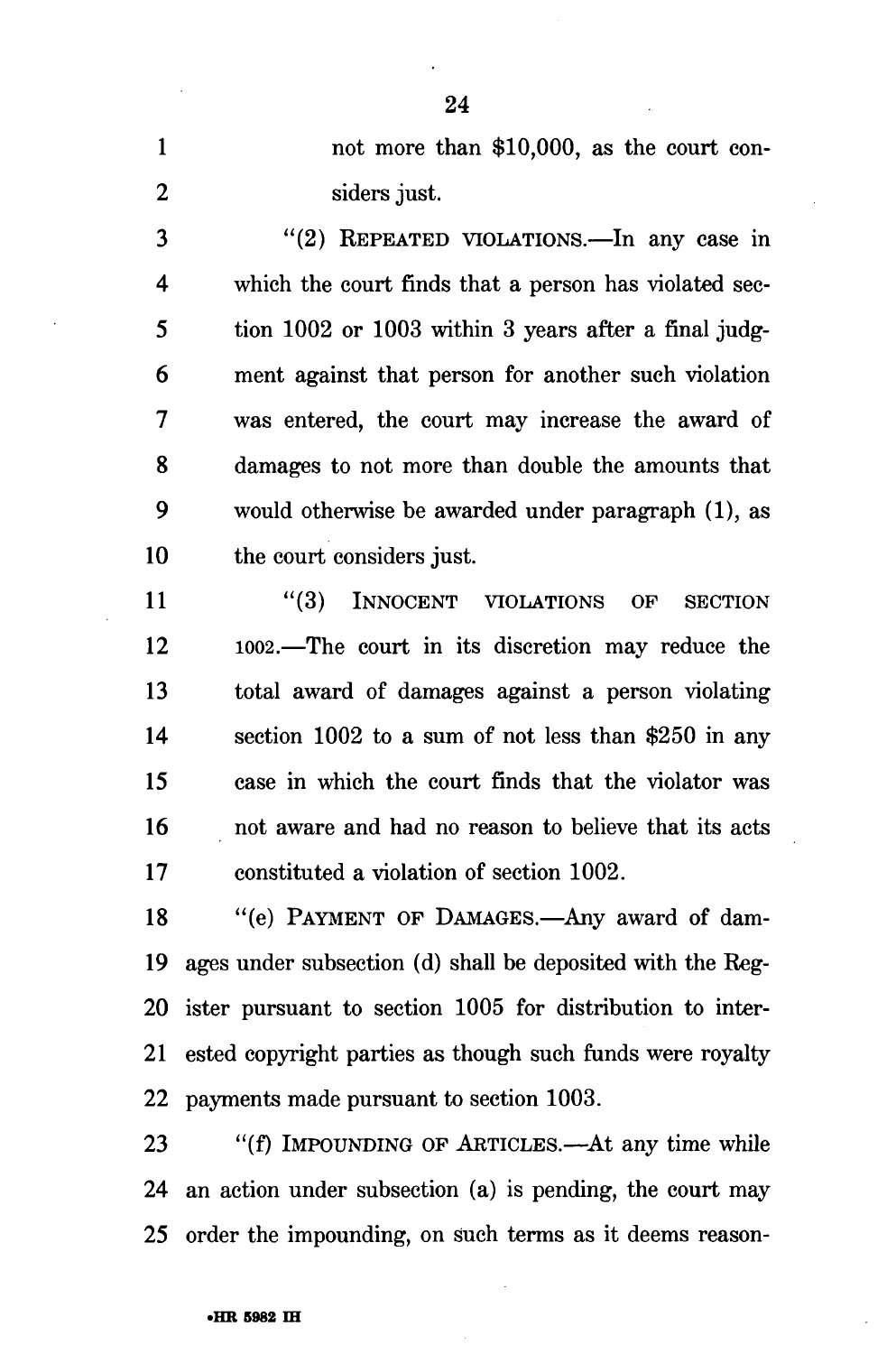1 able, of any digital audio recording device, digital musical 2 recording, or device specified in section 1002(c) that is 3 in the custody or control of the alleged violator and that 4 the court has reasonable cause to believe does not comply 5 with, or was involved in a violation of, section 1002.

6 "(g) REMEDIAL MODIFICATION AND DESTRUCTION 7 OF ARTICLES.—In an action brought under subsection 8 (a), the court may, as part of a final judgment or decree 9 finding a violation of section 1002, order the remedial 10 modification or the destruction of any digital audio record-11 ing device, digital musical recording, or device specified 12 in section 1002(c) that—

13 "(1) does not comply with, or was involved in 14 a violation of, section 1002, and

15 "(2) is in the custody or control of the violator 16 or has been impounded under subsection (f).

#### 17 <sup>u</sup>§ 1010. Arbitration of certain disputes

18 "(a) SCOPE OF ARBITRATION.—Before the date of 19 first distribution in the United States of a digital audio 20 recording device or a digital audio interface device, any 21 party manufacturing, importing, or distributing such de-22 vice, and any interested copyright party may mutually 23 agree to binding arbitration for the purpose of determin-24 ing whether such device is subject to section 1002, or the

ī.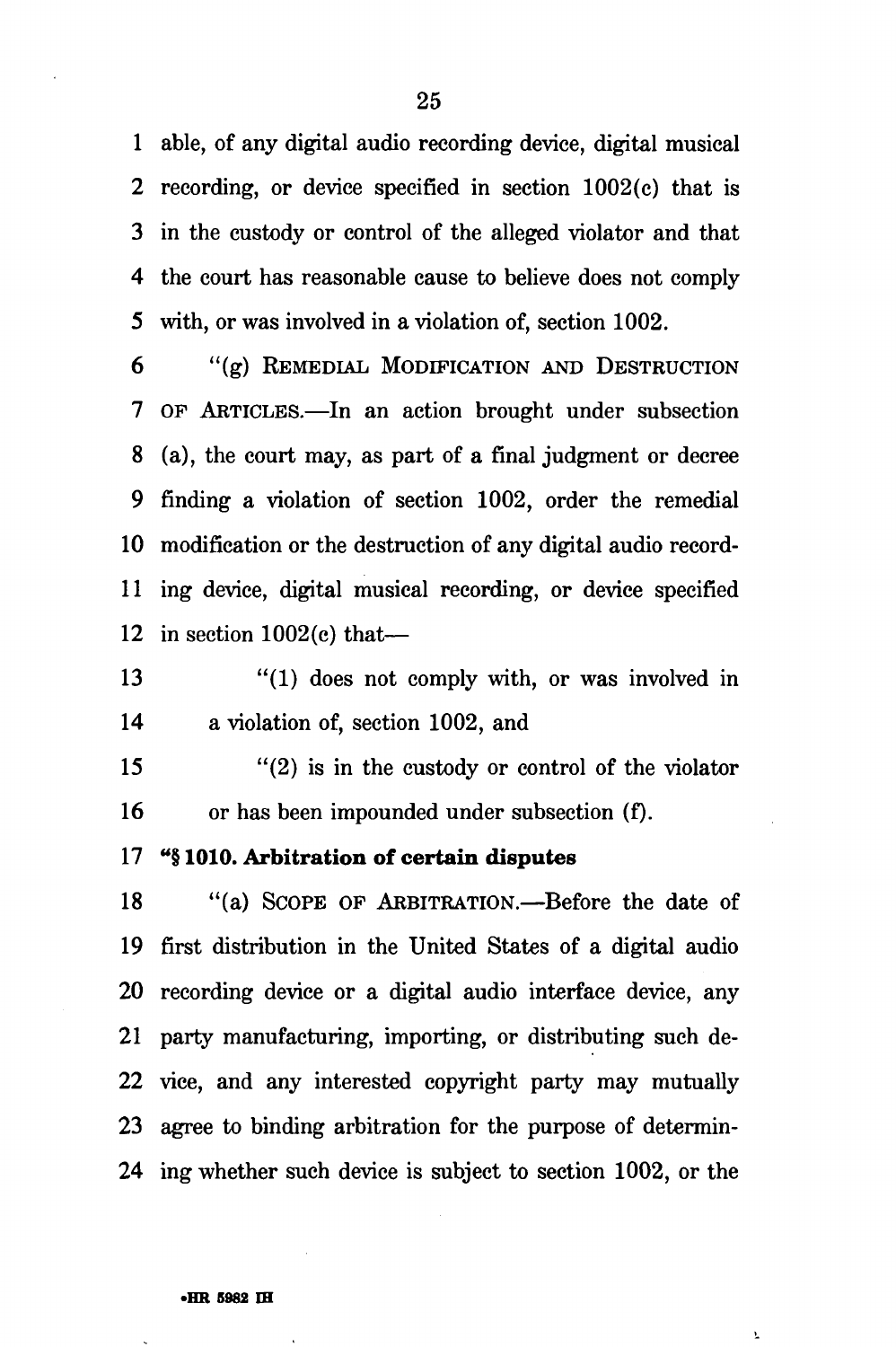1 basis on which royalty payments for such device are to 2 be made under section 1003.

3 "(b) INITIATION OF ARBITRATION PROCEEDINGS.— 4 Parties agreeing to such arbitration shall file a petition 5 with the Copyright Royalty Tribunal requesting the com-6 mencement of an arbitration proceeding. The petition may 7 include the names and qualifications of potential arbitra-8 tors. Within 2 weeks after receiving such a petition, the 9 Tribunal shall cause notice to be published in the Federal 10 Register of the initiation of an arbitration proceeding. 11 Such notice shall include the names and qualifications of 12 3 arbitrators chosen by the Tribunal from a list of avail-13 able arbitrators obtained from the American Arbitration 14 Association or such similar organization as the Tribunal 15 shall select, and from potential arbitrators listed in the 16 parties' petition. The arbitrators selected under this sub-17 section shall constitute an Arbitration Panel.

18 "(c) STAY OF JUDICIAL PROCEEDINGS.—Any civil 19 action brought under section 1009 against a party to arbi-20 tration under this section shall, on application of one of 21 the parties to the arbitration, be stayed until completion 22 of the arbitration proceeding.

23 "(d) ARBITRATION PROCEEDING.—The Arbitration 24 Panel shall conduct an arbitration proceeding with respect 25 to the matter concerned, in accordance with such proce-

 $\overline{1}$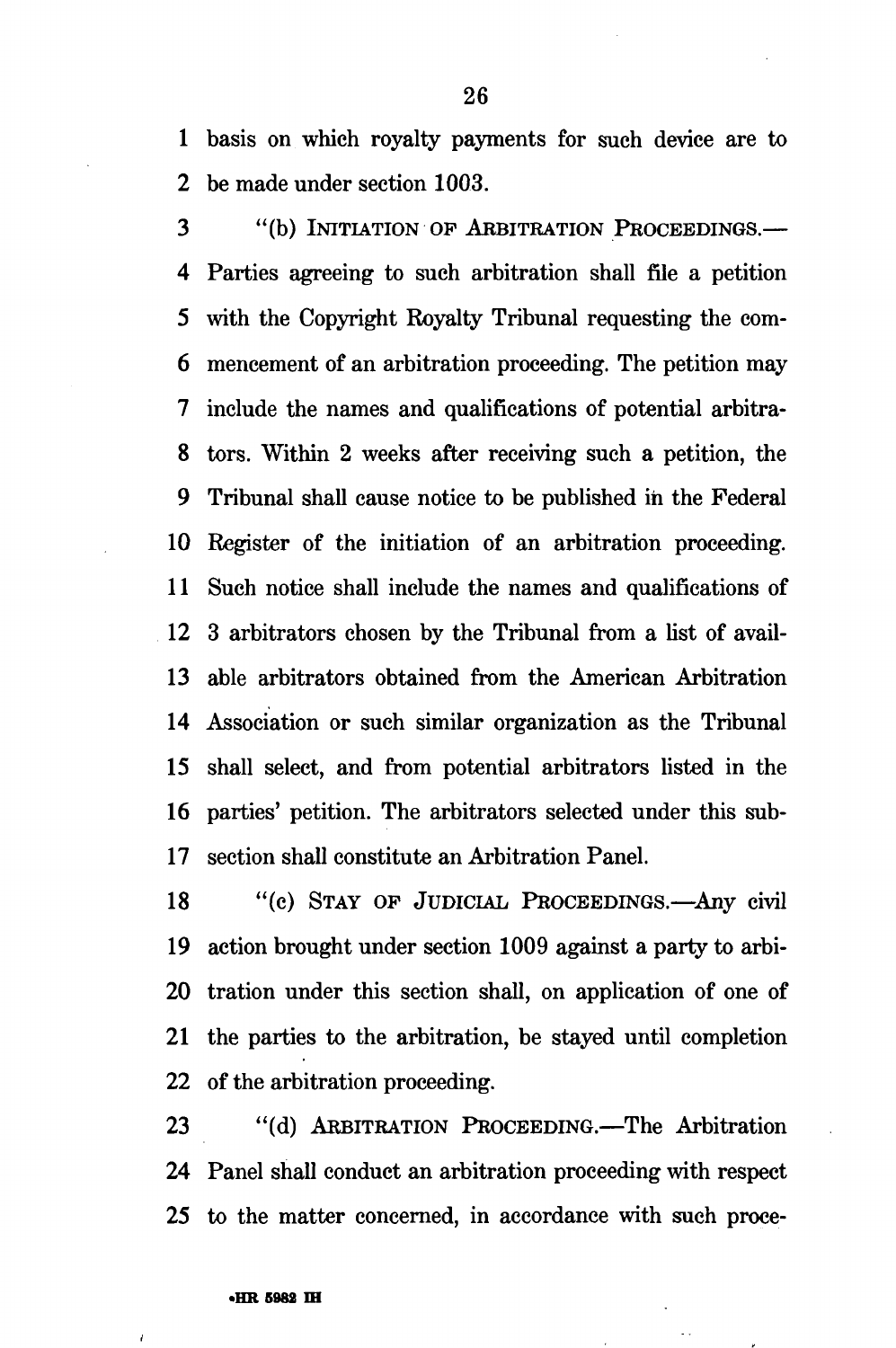1 dures as it may adopt. The Panel shall act on the basis 2 of a fully documented written record. Any party to the 3 arbitration may submit relevant information and proposals 4 to the Panel. The parties to the proceeding shall bear the 5 entire cost thereof in such manner and proportion as the 6 Panel shall direct.

7 "(e) REPORT TO COPYRIGHT ROYALTY TRIBUNAL.— 8 Not later than 60 days after publication of the notice 9 under subsection (b) of the initiation of an arbitration pro-10 ceeding, the Arbitration Panel shall report to the Copy-11 right Royalty Tribunal its determination concerning 12 whether the device concerned is subject to section 1002, 13 or the basis on which royalty payments for the device are 14 to be made under section 1003. Such report shall be ac-15 companied by the written record, and shall set forth the 16 facts that the Panel found relevant to its determination. 17 "(f) ACTION BY THE COPYRIGHT ROYALTY TRIBU-18 NAL.—Within 60 days after receiving the report of the Ar-19 bitration Panel under subsection (e), the Copyright Roy-20 alty Tribunal shall adopt or reject the determination of 21 the Panel. The Tribunal shall adopt the determination of 22 the Panel unless the Tribunal finds that the determination 23 is clearly erroneous. If the Tribunal rejects the determina-24 tion of the Panel, the Tribunal shall, before the end of 25 that 60-day period, and after full examination of the

**\.**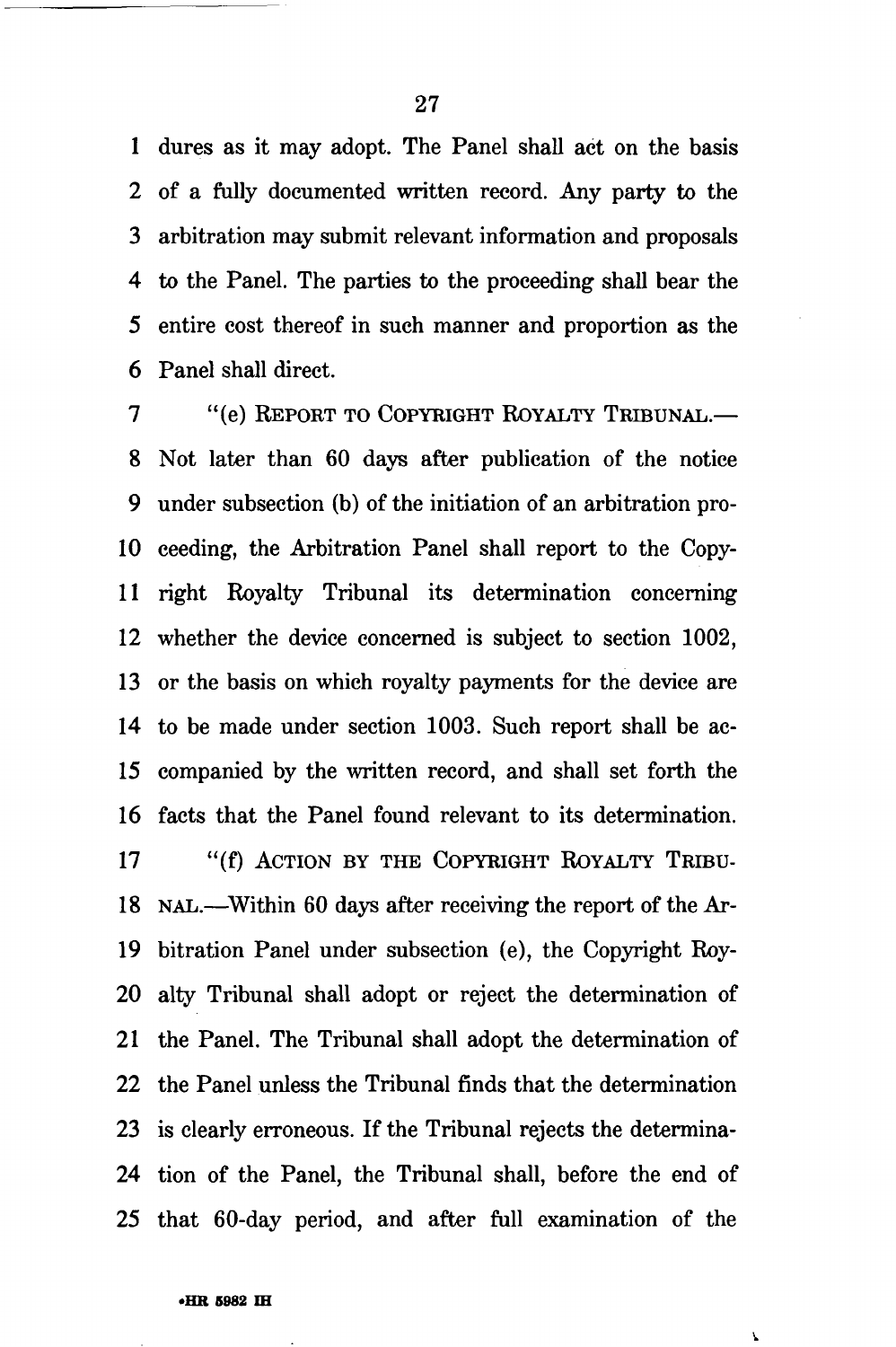1 record created in the arbitration proceeding, issue an 2 order setting forth its decision and the reasons therefor. 3 The Tribunal shall cause to be published in the Federal 4 Register the determination of the Panel and the decision 5 of the Tribunal under this subsection with respect to the 6 determination (including any order issued under the pre-7 ceding sentence).

8 "(g) JUDICIAL REVIEW.—Any decision of the Copy-9 right Royalty Tribunal under subsection (f) with respect 10 to a determination of the Arbitration Panel may be ap-11 pealed, by a party to the arbitration, to the United States 12 Court of Appeals for the District of Columbia Circuit, 13 within 30 days after the publication of the decision in the 14 Federal Register. The pendency of an appeal under this 15 subsection shall not stay the Tribunal's decision. The 16 court shall have jurisdiction to modify or vacate a decision 17 of the Tribunal only if it finds, on the basis of the record 18 before the Tribunal, that the Arbitration Panel or the Tri-19 bunal acted in an arbitrary manner. If the court modifies 20 the decision of the Tribunal, the court shall have jurisdic-21 tion to enter its own decision in accordance with its final 22 judgment. The court may further vacate the decision of 23 the Tribunal and remand the case for arbitration proceed-24 ings as provided in this section.".

**j**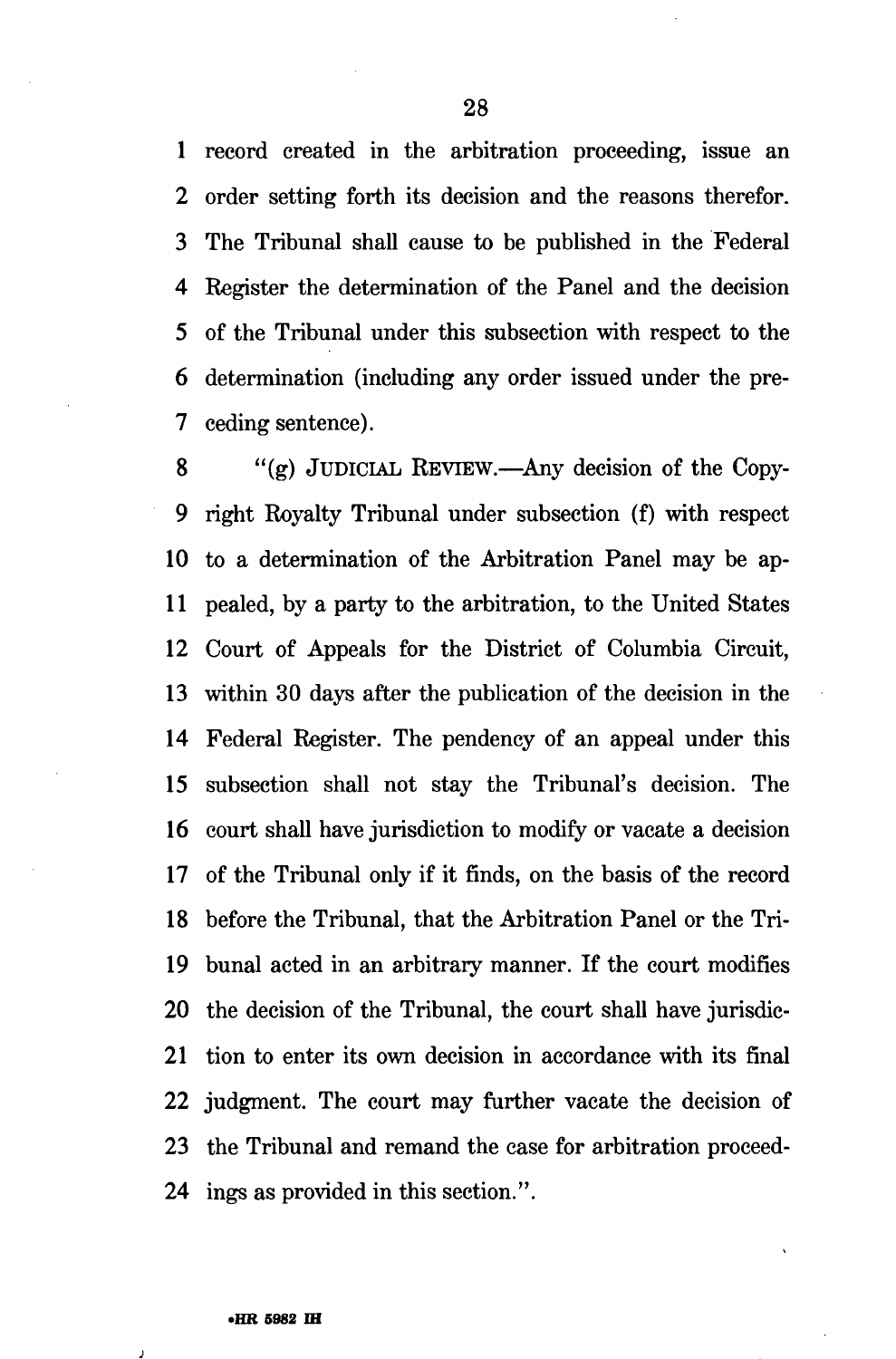| 1  | SEC. 3. TECHNICAL AMENDMENTS.                                 |
|----|---------------------------------------------------------------|
| 2  | (a) FUNCTIONS OF REGISTER.—Chapter 8 of title                 |
| 3  | 17, United States Code is amended—                            |
| 4  | $(1)$ in section 801(b)—                                      |
| 5  | (A) by striking "and" at the end of para-                     |
| 6  | graph(2);                                                     |
| 7  | (B) by striking the period at the end of                      |
| 8  | paragraph (3) and inserting "; and"; and                      |
| 9  | (C) by adding the following new paragraph                     |
| 10 | at the end:                                                   |
| 11 | "(4) to distribute royalty payments deposited                 |
| 12 | with the Register of Copyrights under section 1003,           |
| 13 | to determine the distribution of such payments, and           |
| 14 | to carry out its other responsibilities under chapter         |
| 15 | $10$ "; and                                                   |
| 16 | $(2)$ in section 804 $(d)$ —                                  |
| 17 | $(A)$ by inserting "or<br>$(4)$ "<br>after                    |
| 18 | " $801(b)(3)$ "; and                                          |
| 19 | (B) by striking "or 119" and inserting                        |
| 20 | " $119$ , or $1007$ ".                                        |
| 21 | (b) DEFINITIONS.—Section 101 of title 17, United              |
| 22 | States Code, is amended by striking "As used" and insert-     |
|    | 23 ing "Except as otherwise provided in this title, as used". |
| 24 | (c) MASK WORKS.—Section 912 of title 17, United               |
|    | 25 States Code, is amended—                                   |

### **•HR 5982 IH**

 $\langle \cdot \rangle$ 

29